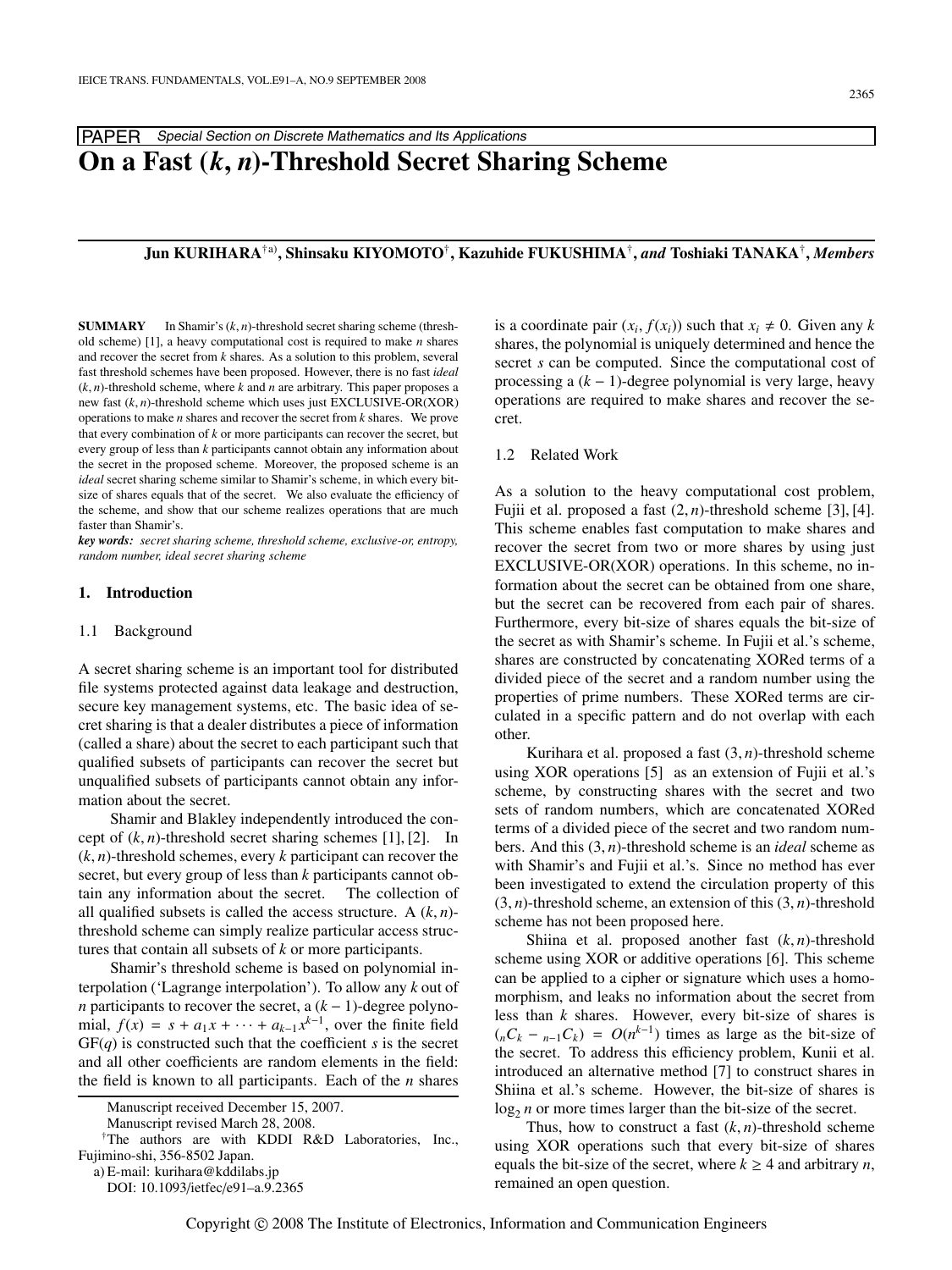## 1.3 Our Contributions

In this paper, we present a new fast  $(k, n)$ -threshold scheme which uses just XOR operations to make shares and recover the secret. Our contribution can be summarized as follows:

- We realize a new  $(k, n)$ -threshold scheme by constructing shares with the secret and  $k - 1$  sets of random numbers, which are concatenated XORed terms of a divided piece of the secret and  $k − 1$  random numbers. These XORed terms are circulated in a specific pattern with *k* dimensions, and do not overlap with each other because the properties of prime numbers are used.
- We prove that every combination of *k* or more participants can recover the secret, but every group of less than *k* participants cannot obtain any information about the secret in the proposed scheme. We also show that the proposed scheme is an *ideal* secret sharing scheme similar to Shamir's scheme, in which every bit-size of shares equals that of the secret.
- By an implementation on a PC, we show that the proposed scheme is able to make *n* shares from the secret and recover the secret from *k* shares more quickly than Shamir's scheme if *n* is not extremely large.

## 1.4 Organization

The rest of this paper is organized as follows: In Sect. 2, we give several notations and definitions, and provide a definition of the secret sharing scheme. In Sect. 3, we propose a fast (*k*, *<sup>n</sup>*)-threshold scheme using just XOR operations. Moreover, in Sect. 4, we prove that our  $(k, n)$ -threshold scheme is an *ideal* secret sharing scheme as with Shamir's, and the efficiency of the proposed scheme is discussed in Sect. 5. Finally, we present our conclusions in Sect. 6.

# **2. Preliminaries**

# 2.1 Notations and Definitions

Throughout this paper, we use the following notations and definitions:

- ⊕ denotes a bitwise EXCLUSIVE-OR(XOR) operation.
- $\parallel$  denotes a concatenation of binary sequences.
- $n \in \mathbb{N}$  denotes the number of participants.
- $n_p$  is a prime number such that  $n_p \geq n$ .
- Values of indexes of random numbers, divided pieces of the secret, pieces of shares, their XORed terms, and their random variables are elements of  $GF(n_p)$ . Hence,  $X_{c(a \pm b)}$  denotes  $X_{c(a \pm b) \bmod n_p}$ .
- $\bullet$   $H(X)$  denotes Shannon's entropy of a random variable *X*.
- $|X|$  denotes the number of elements of a finite set X.
- $X \setminus Y = \{x \mid x \in X, x \notin Y\}$  denotes a difference set.
- $2^{\lambda}$  denotes the family of all subsets of X.

# 2.2 Secret Sharing Scheme

Let  $P = {P_i | 0 \le i \le n-1, i \in \mathbb{N}_0}$  be a set of *n* participants. Let  $\mathcal{D}(\notin \mathcal{P})$  denote a dealer who selects a secret  $s \in \mathcal{S}$  and gives a share  $w_i \in W_i$  to every participant  $P_i \in \mathcal{P}$ , where S denotes the set of secrets, and  $W_i$  denotes the set of possible shares that *Pi* might receive.

The access structure  $\Gamma(\subset 2^{\mathcal{P}})$  is a family of subsets of  $P$  which contains the sets of participants qualified to recover the secret. Especially,  $\Gamma$  of a  $(k, n)$ -threshold scheme is defined as follows:

$$
\Gamma = \{ A \in 2^{\mathcal{P}} \: \mid \: |A| \geq k \}.
$$

Let *S* and *Wi* be the random variables induced by *s* and w*i*, respectively. A secret sharing scheme is *perfect* if

$$
H(S|\mathcal{V}_A) = \begin{cases} 0 & (A \in \Gamma) \\ H(S) & (A \notin \Gamma) \end{cases}
$$

where  $A \subset \mathcal{P}$  denotes a subset, and  $\mathcal{V}_A = \{W_i \mid P_i \in A\}$ denotes the set of random variables of shares that are given to every participant  $P_i \in A$ . For any *perfect* secret sharing scheme, the inequation  $H(S) \leq H(W_i)$  is satisfied [8], [9].

Let  $p(s)$  and  $p(w_i)$  be the probability mass functions of *S* and *W<sub>i</sub>* defined as  $p(s) = Pr{S = s}$  and  $p(w_i) = Pr{W_i = s}$  $w_i$ , respectively. In general, the efficiency of a secret sharing scheme is measured by the information rate  $\rho$  [10] defined as

$$
\rho = \frac{H(S)}{\max_{P_i \in \mathcal{P}} H(W_i)}.
$$

The maximum possible value of ρ equals one for *perfect* secret sharing schemes. When the probability distributions on S and  $W_i$  are uniform, i.e.  $p(s) = 1/|S|$  and  $p(w_i) = 1/|S|$  $1/|\mathcal{W}_i|$ , the information rate is

$$
\rho = \frac{\log_2 |\mathcal{S}|}{\max_{P_i \in \mathcal{P}} \log_2 |\mathcal{W}_i|},
$$

that is, the ratio between the length (bit-size) of the secret and the maximum length of the shares given to participants. A secret sharing scheme is said to be *ideal* if it is *perfect* and  $\rho = 1$  [10], [11]. Shamir's scheme [1] is regarded as a typical *ideal* secret sharing scheme.

# **3. A (***k*, *n***)-Threshold Scheme**

In this section, we describe the proposed  $(k, n)$ -threshold scheme. This scheme enables fast operation to make *n* shares (distribution) and recover the secret from *k* or more shares (recovery) using just XOR operations, for arbitrary threshold *k* and the number of participants *n*. We realize this scheme by extending the circulation property of Kurihara et al.'s  $(3, n)$ -threshold scheme [5].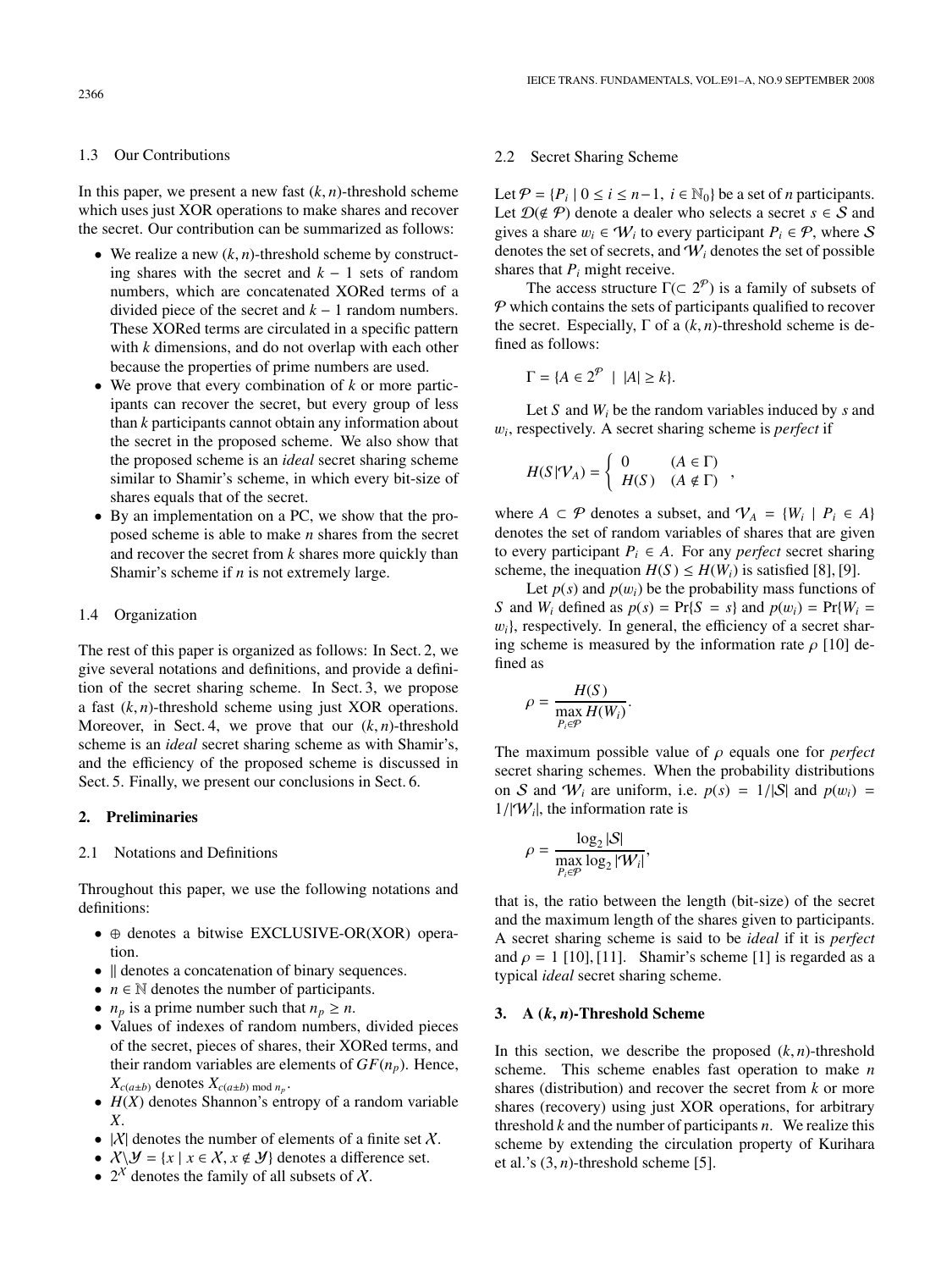## 3.1 Our Scheme

In this scheme, the secret *s* ∈ {0, 1}<sup>*d*(*n<sub>p</sub>*−1)</sup> needs to be divided equally into *n* − 1 blocks s, s equally into  $n_p - 1$  blocks  $s_1, s_2, \ldots, s_{n_p-1} \in \{0, 1\}^d$ , where *n* is a prime number such that  $n \ge n$  and  $d > 0$  denotes *n<sub>p</sub>* is a prime number such that  $n_p \ge n$ , and  $d > 0$  denotes the bit-size of every divided piece of the secret. Also,  $D$ uses *n* shares,  $w_0, \dots, w_{n-1}$ , of a  $(k, n_n)$ -threshold scheme to construct a (*k*, *<sup>n</sup>*)-threshold scheme if the desired number of participants *n* is a composite number.

Table 1 and Table 2 denote the distribution algorithm and the structure of shares in our  $(k, n)$ -threshold scheme, respectively. To make shares, our  $(k, n)$ -threshold scheme requires 3 steps, where line 1, lines 2-6 and lines 6-13 in Table 1 denote the first, second and third step, respectively: First,  $\mathcal{D}$  divides the secret  $s \in \{0, 1\}^{d(n_p-1)}$  into  $n_p - 1$  pieces of *d*-bit sequence  $s_1, \dots, s_{p-1} \in \{0, 1\}^d$  equally at line 1 of *d*-bit sequence  $s_1, \ldots, s_{n_p-1} \in \{0, 1\}^d$  equally at line 1,<br>where *s*<sub>∞</sub> denotes a *d* bit zero sequence i.e.  $s_n = 0^d$  and where  $s_0$  denotes a *d*-bit zero sequence, i.e.  $s_0 = 0^d$  and  $s_0 \oplus a = a$ . We call this *d*-bit zero sequence a 'singular point' of divided pieces of the secret. Next, at lines 2-6,  $(k-1)n_p - 1$  pieces of *d*-bit random number  $r_0^0, \ldots, r_{n_p-2}^0$ ,<br> *n*<sub>0</sub>, *n*<sub>0</sub>, *n*<sub>0</sub>, *n*<sub>0</sub>, *n*<sub>0</sub>, *n*<sup>0</sup>, *n*<sup>0</sup>, *n*<sup>0</sup>, *n*<sup>1</sup>, *n*<sup>1</sup>, *n*<sup>1</sup>, *n*<sup>1</sup>, *n*<sup>1</sup>, *n*<sup>1</sup>, *n*<sup>1</sup>, *n*<sup>1</sup>, *n*<sup>1</sup>, *n*<sup>1</sup>, *n*<sup>1</sup>,  $r_0^1, \ldots, r_{n_p-1}^1, \ldots, r_0^{k-2}, \ldots, r_{n_p-1}^{k-2}$  are chosen from {0, 1}<sup>*d*</sup> independently from each other with uniform probability 1/2*d*, where  $GEN(X)$  denotes a function to generate an  $|X|$ -bit random number from a finite set  $X$ . At lines 7-12,  $D$  makes pieces of shares by means of the following equation:

| Table 1 | Distribution algorithm of proposed $(k, n)$ -threshold scheme. |
|---------|----------------------------------------------------------------|
|         |                                                                |

| <b>INPUT</b> : $s \in \{0, 1\}^{d(n_p-1)}$ |                                                                                       |  |
|--------------------------------------------|---------------------------------------------------------------------------------------|--|
|                                            | $\text{OUTPUT}: (w_0, \ldots, w_{n-1})$                                               |  |
| 1:                                         | $s_0 \leftarrow 0^d, s_1 \parallel \cdots \parallel s_{n_p-1} \leftarrow s$           |  |
| 2:                                         | for $i \leftarrow 0$ to $k - 2$ do                                                    |  |
| 3:                                         | for $j \leftarrow 0$ to $n_p - 1$ do                                                  |  |
| 4:                                         | $r_i^i \leftarrow GEN(\{0, 1\}^d)$                                                    |  |
| 5:                                         | end for                                                                               |  |
| 6:                                         | end for (discard $r_{n_n-1}^0$ )                                                      |  |
| 7:                                         | for $i \leftarrow 0$ to $n-1$ do                                                      |  |
| 8:                                         | for $j \leftarrow 0$ to $n_p - 2$ do                                                  |  |
| 9:                                         | $w_{(i,j)} \leftarrow \left(\bigoplus_{h=0}^{k-2} r_{h:i+j}^h \right) \oplus s_{j-i}$ |  |
| 10:                                        | end for                                                                               |  |
| 11:                                        | $w_i \leftarrow w_{(i,0)} \ \cdots \  w_{(i,n_p-2)}$                                  |  |
| 12:                                        | end for                                                                               |  |
| 13:                                        | <b>return</b> $(w_0, \ldots, w_{n-1})$                                                |  |
|                                            |                                                                                       |  |

$$
w_{(i,j)} = \left\{ \bigoplus_{h=0}^{k-2} r_{h:i+j}^h \right\} \oplus s_{j-i},
$$
 (1)

where  $0 \le i \le n-1, 0 \le j \le n_p - 2$ . Finally, *D* concatenates these pieces and constructs shares  $w_i = w_{(i,0)} || \cdots || w_{(i,n_p-2)}$ , and sends shares to each participant through a secure channel. If  $n < n_p$ , lines 7-12 do not work for  $0 \le i \le n_p - 1$ but they do for  $0 \le i \le n - 1$ , and hence  $D$  does not generate  $n_p - n$  shares  $w_n, \dots, w_{n_p-1}$ . Thus, it is possible to add new participants  $P_n$ ,  $\cdots$ ,  $P_{n_p-1}$  after distribution by generating  $w_n, \dots, w_{n_p-1}$  anew as necessary. However, to generate new shares, *k* existing shares should be gathered, and all random numbers and the secret should be stored.

Equation (1) shows that these pieces of shares are circulated in a specific pattern with *k* dimensions by the indexes of a divided piece of the secret *k* random numbers, and do not overlap with each other because the properties of prime numbers are used.

Table 3 denotes the recovery algorithm in the scheme. First, each share is divided into *d*-bit pieces at lines 1-3. Next, at line 4,  $k(n_p - 1)$ -dimensional vector **w** is generated, which is a vector of divided pieces of shares. At line 5,  $k(n_p-1) \times k(n_p-1)$  binary matrix **M** is obtained by the function *MAT*(). All divided pieces of the secret,  $s_1, \ldots, s_{n-1}$ , are recovered by calculating  $M \cdot w$  at line 6. Finally, the secret *s* is recovered by concatenating  $s_1, \ldots, s_{n_p-1}$  at line 7.

Table 4 denotes the algorithm of the function *MAT*() which makes the matrix **M**. First,  $(kn_p - 2)$ -dimensional binary vector  $\mathbf{v}_{(t_i, j)}$  is obtained from indexes  $t_i$  and  $j$  at lines 1-5. *VEC*() denotes the function to make  $\mathbf{v}_{(t_i,j)}$  which is defined as the generator vector of  $w_{(t_i, j)}$ , i.e.  $w_{(t_i, j)} = \mathbf{v}_{(t_i, j)} \cdot \mathbf{e}$ , where **e** is defined by

**Table 3** Recovery algorithm of proposed (*k*, *<sup>n</sup>*)-threshold scheme.

| <b>INPUT</b> : $(w_{t_0}, w_{t_1}, \ldots, w_{t_{k-1}})$<br>OUTPUT: s |                                                                                                                                      |  |
|-----------------------------------------------------------------------|--------------------------------------------------------------------------------------------------------------------------------------|--|
| 1:                                                                    | for $i \leftarrow 0$ to $k - 1$ do                                                                                                   |  |
| 2:                                                                    | $w_{(t_i,0)}$ $\ \cdots\ $ $w_{(t_i,n_n-2)} \leftarrow w_{t_i}$                                                                      |  |
| 3:                                                                    | end for                                                                                                                              |  |
|                                                                       | 4: $\mathbf{w} \leftarrow (w_{(t_0,0)}, \ldots, w_{(t_0,n_p-2)}, \ldots, w_{(t_{k-1},0)}, \ldots, w_{(t_{k-1},n_p-2)})^{\mathrm{T}}$ |  |
| 5:                                                                    | $\mathbf{M} \leftarrow \text{MAT}(t_0, \ldots, t_{k-1})$                                                                             |  |
|                                                                       | 6: $(s_1, \ldots, s_{n_p-1})^T \leftarrow \mathbf{M} \cdot \mathbf{w}$                                                               |  |
|                                                                       | 7: $s \leftarrow s_1 \parallel \cdots \parallel s_{n_p-1}$                                                                           |  |
| 8:                                                                    | return $s$                                                                                                                           |  |

**Table 2** Structure of shares of proposed (*k*, *<sup>n</sup>*)-threshold scheme.

|             | $i=0$                                              | $i=1$                                            | . | $j = n_p - 2$                                                                                                                                                                                                                                                                                                |
|-------------|----------------------------------------------------|--------------------------------------------------|---|--------------------------------------------------------------------------------------------------------------------------------------------------------------------------------------------------------------------------------------------------------------------------------------------------------------|
| $w_{(0,j)}$ | $\{\bigoplus_{h=0}^{k-2} r_0^h\} \oplus s_0$       | $\{\bigoplus_{h=0}^{k-2} r_1^h\} \oplus s_1$     | . | $\left\{\bigoplus_{h=0}^{k-2}r_{n_p-2}^h\right\} \oplus s_{n_p-2}$                                                                                                                                                                                                                                           |
| $w_{(1,j)}$ | $\{\bigoplus_{h=0}^{k-2} r_h^h\} \oplus s_{n_p-1}$ | $\{\bigoplus_{h=0}^{k-2} r_{h+1}^h\} \oplus s_0$ | . | $\left\{\bigoplus_{h=0}^{k-2} r_{h+n_p-2}^h \right\} \oplus s_{n_p-3}$                                                                                                                                                                                                                                       |
|             |                                                    |                                                  |   |                                                                                                                                                                                                                                                                                                              |
|             |                                                    |                                                  |   | $w_{(n-1,j)} \left( \bigoplus_{h=0}^{k-2} r_{h \cdot (n-1)}^h \right) \oplus s_{n_p - n + 1} \left( \left( \bigoplus_{h=0}^{k-2} r_{h \cdot (n-1)+1}^h \right) \oplus s_{n_p - n + 2} \right) \cdots \left( \left( \bigoplus_{h=0}^{k-2} r_{h \cdot (n-1)+(n_p-2)}^h \right) \oplus s_{n_p - n - 1} \right)$ |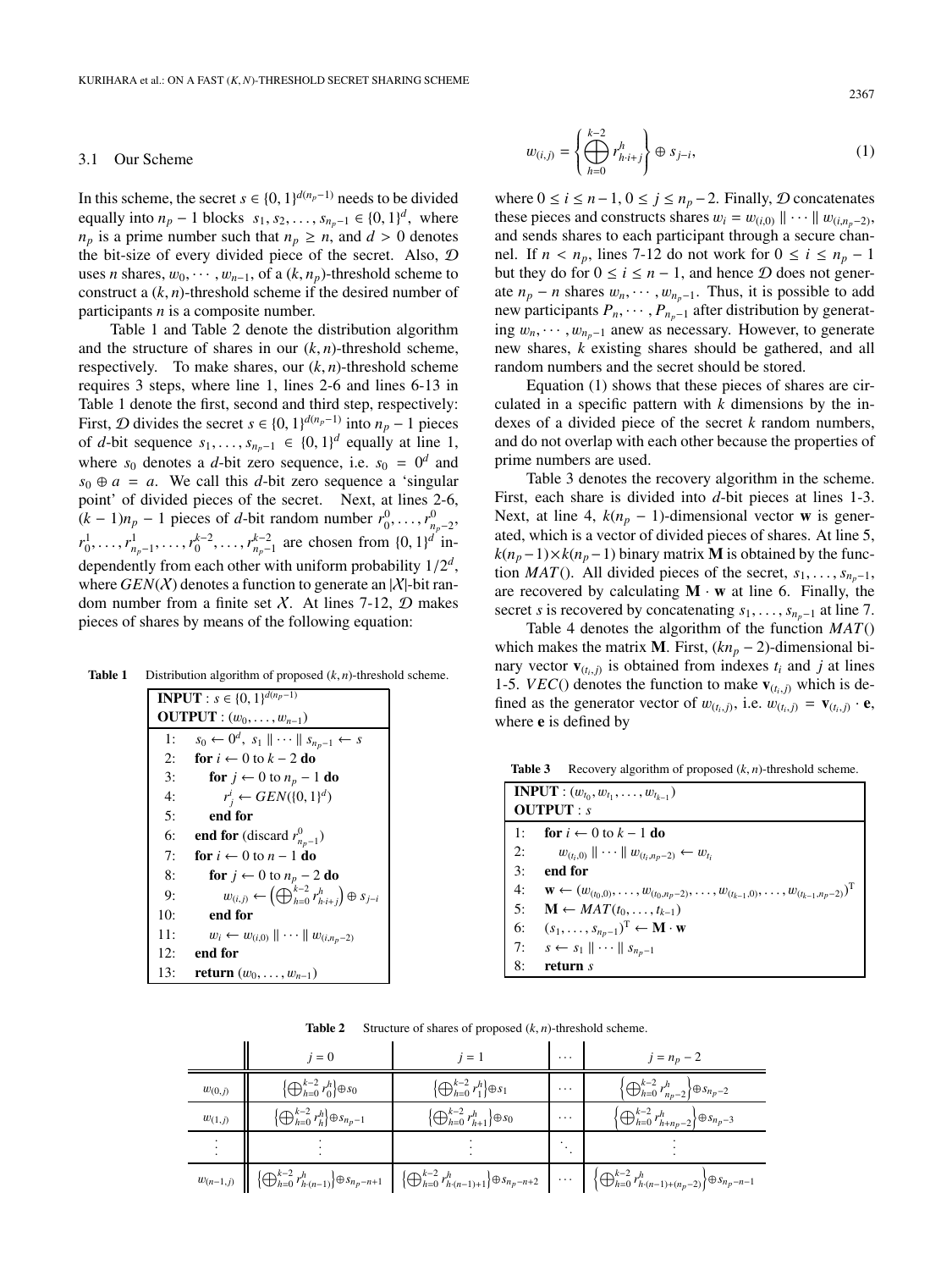**Table 4** Algorithm of the function *MAT*().

| <b>INPUT</b> : $t_0, t_1, \ldots, t_{k-1}$                                                                                                                                                                                                                                                     |  |  |
|------------------------------------------------------------------------------------------------------------------------------------------------------------------------------------------------------------------------------------------------------------------------------------------------|--|--|
| OUTPUT: M                                                                                                                                                                                                                                                                                      |  |  |
| for $i \leftarrow 0$ to $k - 1$ do<br>1:                                                                                                                                                                                                                                                       |  |  |
| 2:<br><b>for</b> <i>j</i> ← 0 to $n_p$ – 2 <b>do</b>                                                                                                                                                                                                                                           |  |  |
| 3:<br>$\mathbf{v}_{(t_i,j)} \leftarrow \text{VEC}(t_i, j)$                                                                                                                                                                                                                                     |  |  |
| 4:<br>end for                                                                                                                                                                                                                                                                                  |  |  |
| 5:<br>end for                                                                                                                                                                                                                                                                                  |  |  |
| 6: $\mathbf{G} \leftarrow (\mathbf{v}_{(t_0,0)}, \ldots, \mathbf{v}_{(t_{k-1},n_p-2)})^{\mathrm{T}}$                                                                                                                                                                                           |  |  |
| 7: $\begin{bmatrix} \mathbf{G}_2 & \mathbf{G}_1 & \mathbf{J}_1 \\ \boldsymbol{\emptyset} & \mathbf{G}_0 & \mathbf{J}_0 \end{bmatrix} \leftarrow FG\left(\begin{bmatrix} \mathbf{G} & \mathbf{I}_{k(n_p-1)} \end{bmatrix}\right) = \begin{bmatrix} \mathbf{\bar{G}} & \mathbf{J} \end{bmatrix}$ |  |  |
| 8:<br>$[\mathbf{I}_{n_n-1} \quad \mathbf{M}] \leftarrow BG([\mathbf{G}_0 \quad \mathbf{J}_0])$                                                                                                                                                                                                 |  |  |
| 9:<br>return M                                                                                                                                                                                                                                                                                 |  |  |

$$
\mathbf{e} = (r_0^0, \dots, r_{n_p-2}^0, r_0^1, \dots, r_{n_p-1}^1, \dots, r_0^{k-2}, \dots, r_{n_p-1}^{k-2},
$$
  

$$
s_1, \dots, s_{n_p-1})^T,
$$

where  $s_0$  is omitted for the simple reason that  $s_0 = 0^d$ . For instance,  $\mathbf{v}_{(0,1)} = (0100\ 01000\ 01000\ 1000)$  if  $k = 4$  and  $n_p = 5$ . At line 6, the  $k(n_p - 1) \times (kn_p - 2)$  binary matrix **G** is generated by  $\mathbf{v}_{(t_0,0)}, \ldots, \mathbf{v}_{(t_{k-1},n_p-2)}$  as follows:

$$
\mathbf{G} = \left(\mathbf{v}_{(t_0,0)},\ldots,\mathbf{v}_{(t_0,n_p-2)},\ldots,\mathbf{v}_{(t_{k-1},0)},\ldots,\mathbf{v}_{(t_{k-1},n_p-2)}\right)^T.
$$

At line 7, the matrix  $[\mathbf{G} \quad \mathbf{I}_{k(n_p-1)}]$  is generated by columnwise concatenation, and transformed into a row echelon  $\begin{bmatrix} \bar{\mathbf{G}} & \mathbf{J} \end{bmatrix} = FG \begin{bmatrix} \mathbf{G} & \mathbf{I}_{k(n_p-1)} \end{bmatrix}$  by performing the forward elimination step of Gaussian elimination with elementary row operation on *GF*(2), where *FG*( $\cdot$ ) and **I**<sub>*k*(*n<sub>p</sub>*−1)</sub> denote a function of forward elimination and the  $k(n_p - 1) \times$  $k(n_p-1)$  identity matrix, respectively. Furthermore,  $\bar{G}$  and **J** correspond to the transformed matrices from **G** and  $\mathbf{I}_{k(n_p-1)}$ , respectively. And,  $\begin{bmatrix} \bar{\mathbf{G}} & \mathbf{J} \end{bmatrix}$  is divided into block matrices denoted as follows:

$$
\begin{bmatrix} \bar{\mathbf{G}} & \mathbf{J} \end{bmatrix} = \begin{bmatrix} \mathbf{G}_2 & \mathbf{G}_1 & \mathbf{J}_1 \\ \mathbf{\emptyset} & \mathbf{G}_0 & \mathbf{J}_0 \end{bmatrix},
$$

where  $\mathbf{G}_0$ ,  $\mathbf{G}_1$  and  $\mathbf{G}_2$  are an  $(n_p - 1) \times (n_p - 1)$  block matrix,  $(k - 1)(n_p - 1) \times (n_p - 1)$  block matrix and  $(k -$ 1)( $n_p$  − 1) × ( $kn_p$  −  $n_p$  − 1) block matrix, respectively. **J**<sub>0</sub> and **J**<sub>1</sub> are an  $(n_p - 1) \times k(n_p - 1)$  block matrix and a  $(k-1)(n_p-1) \times k(n_p-1)$  block matrix, respectively. Ø denotes a null matrix. Then, the backward substitution part of Gaussian elimination is executed on  $[G_0 \quad J_0]$ , and we obtain the matrix  $\begin{bmatrix} \mathbf{I}_{n_p-1} & \mathbf{M} \end{bmatrix} = BG([\mathbf{G}_0 \ \mathbf{J}_0])$ , where  $BG(\cdot)$ and **M** denote the function of backward substitution and a transformed matrix from **J**0, respectively. Finally, *MAT*() outputs **M** as a matrix to recover  $s_1, \ldots, s_{n-1}$  from divided pieces of shares.

Our  $(k, n)$ -threshold scheme proposed in this paper is a direct extension of Kurihara et al.'s (3, *<sup>n</sup>*)-threshold scheme [5] in terms of the structure of shares. Accordingly, the distribution and recovery algorithms of our (*k*, *<sup>n</sup>*)-threshold scheme for  $k = 3$  can be utilized as Kurihara et al.'s  $(3, n)$ threshold scheme.

#### 3.2 Example

We present the recovery procedure of our  $(k, n)$ -threshold scheme for  $k = 4$  and  $n = n_p = 5$  as an example. Table 5 shows the structure of shares of the (4, 5)-threshold scheme.

Suppose that the participants  $P_0$ ,  $P_1$ ,  $P_2$  and  $P_4$  agree to recover the secret *s* with their shares  $w_0$ ,  $w_1$ ,  $w_2$  and  $w_4$ . At lines 1-3 of Table 3,  $w_0$ ,  $w_1$ ,  $w_2$  and  $w_4$  are equally divided into *d*-bit pieces,  $w_{(0,i)}, w_{(1,i)}, w_{(2,i)}$  and  $w_{(4,i)}$  ( $0 \le i \le 3$ ). Next, we obtain a 16-dimensional vector of divided pieces of shares **w** at line 4 of Table 3, which is denoted as follows:

$$
\mathbf{w} = (w_{(0,0)}, w_{(0,1)}, w_{(0,2)}, w_{(0,3)}, w_{(1,0)}, w_{(1,1)}, w_{(1,2)}, w_{(1,3)},
$$
  

$$
w_{(2,0)}, w_{(2,1)}, w_{(2,2)}, w_{(2,3)}, w_{(4,0)}, w_{(4,1)}, w_{(4,2)}, w_{(4,3)})^{\mathrm{T}}.
$$

At line 5 of Table 3, we execute the function *MAT*(0, <sup>1</sup>, <sup>2</sup>, 4) and obtain 16×16 binary matrix **M**. In the function *MAT*(), first, we obtain the generator matrix **G** from indexes of shares at lines 1-6 of Table 4, which is denoted as follows:

|       | 1000 10000 10000 0000 |  |  |
|-------|-----------------------|--|--|
|       |                       |  |  |
|       | 0100 01000 01000 1000 |  |  |
|       | 0010 00100 00100 0100 |  |  |
|       | 0001 00010 00010 0010 |  |  |
|       | 1000 01000 00100 0001 |  |  |
|       | 0100 00100 00010 0000 |  |  |
|       | 0010 00010 00001 1000 |  |  |
|       | 0001 00001 10000 0100 |  |  |
| $G =$ | 1000 00100 00001 0010 |  |  |
|       | 0100 00010 10000 0001 |  |  |
|       | 0010 00001 01000 0000 |  |  |
|       | 0001 10000 00100 1000 |  |  |
|       | 1000 00001 00010 1000 |  |  |
|       | 0100 10000 00001 0100 |  |  |
|       | 0010 01000 10000 0010 |  |  |
|       | -00100-01000-0001     |  |  |

At line 7 of Table 4, we execute forward elimination step of Gaussian elimination on [**G I**16] and obtain a row echelon matrix  $[\bar{G}$   $\bar{J}]$  denoted as follows:

$$
[\bar{\mathbf{G}} \quad \mathbf{J}] = FG([\mathbf{G} \quad \mathbf{I}_{16}])
$$

|        | 0100 01000 01000 100010100 0000 0000 0000 |  |  |      |
|--------|-------------------------------------------|--|--|------|
|        | 0010 00100 00100 010010010 0000 0000 0000 |  |  |      |
|        | 0001 00010 00010 0010 0001 0000 0000 0000 |  |  |      |
|        | 0000 11000 10100 0001 1000 1000 0000 0000 |  |  |      |
| (1000) | 01100 01010 1000 0100 0100 0000 0000      |  |  |      |
|        | 0000 00110 00101 110010010 0010 0000 0000 |  |  |      |
|        | 0000 00011 10010 0110 0001 0001 0000 0000 |  |  |      |
|        | 0000 00000 10111 1101 0010 0110 0100 0000 |  |  |      |
|        | 0000 00000 01111 1011 0100 1100 1000 0000 |  |  |      |
|        | 0000 00000 00101 1001 1001 0100 1101 0000 |  |  |      |
|        | 0000 00000 00011 100010111 1001 1110 0000 |  |  |      |
|        | 0000 00000 00000 1001 1110 0011 1111 0010 |  |  |      |
|        | 0000 00000 00000 0101 0110 1100 0010      |  |  | 1000 |
|        | 0000 00000 00000 001010011 0110 0001 0100 |  |  |      |
|        | 00000 00000 0001 0001 0010 1010 1001      |  |  |      |

And also,  $[\bar{G}$  J is divided into six block matrices,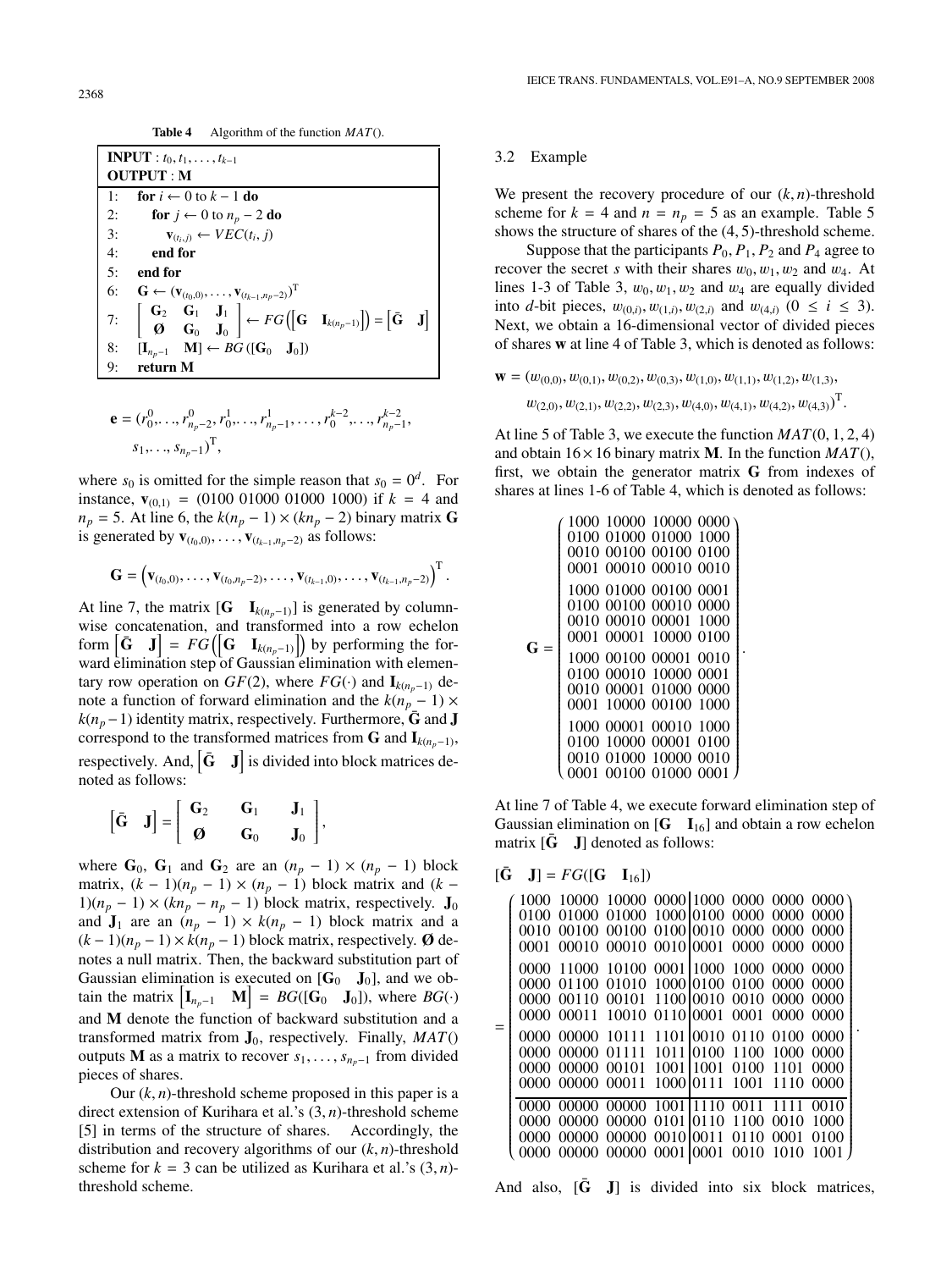| $j = 0$                                                                           | $j=1$                                        | $j=2$                                        | $j=3$                                        |
|-----------------------------------------------------------------------------------|----------------------------------------------|----------------------------------------------|----------------------------------------------|
| $w_{(0,j)}$ $r_0^0 \oplus r_0^1 \oplus r_0^2 \oplus s_0$                          | $r_1^0 \oplus r_1^1 \oplus r_1^2 \oplus s_1$ | $r_2^0 \oplus r_2^1 \oplus r_2^2 \oplus s_2$ | $r_3^0 \oplus r_3^1 \oplus r_3^2 \oplus s_3$ |
| $w_{(1,j)}$ $r_0^0 \oplus r_1^1 \oplus r_2^2 \oplus s_4$                          | $r_1^0 \oplus r_2^1 \oplus r_3^2 \oplus s_0$ | $r_2^0 \oplus r_3^1 \oplus r_4^2 \oplus s_1$ | $r_3^0 \oplus r_4^1 \oplus r_0^2 \oplus s_2$ |
| $w_{(2,j)}$ $r_0^0 \oplus r_2^1 \oplus r_4^2 \oplus s_3$                          | $r_1^0 \oplus r_3^1 \oplus r_0^2 \oplus s_4$ | $r_2^0 \oplus r_4^1 \oplus r_1^2 \oplus s_0$ | $r_3^0 \oplus r_0^1 \oplus r_2^2 \oplus s_1$ |
| $w_{(3,j)}$ $r_0^0 \oplus r_3^1 \oplus r_1^2 \oplus s_2$                          | $r_1^0 \oplus r_4^1 \oplus r_2^2 \oplus s_3$ | $r_2^0 \oplus r_0^1 \oplus r_3^2 \oplus s_4$ | $r_3^0 \oplus r_1^1 \oplus r_4^2 \oplus s_0$ |
| $w_{(4,j)}\left\ \ r_{0}^{0}\oplus r_{4}^{1}\oplus r_{3}^{2}\oplus s_{1}\right\ $ | $r_1^0 \oplus r_0^1 \oplus r_4^2 \oplus s_2$ | $r_2^0 \oplus r_1^1 \oplus r_0^2 \oplus s_3$ | $r_3^0 \oplus r_2^1 \oplus r_1^2 \oplus s_4$ |

**Table 5** Structure of shares in (4, 5)-threshold scheme for  $n_p = 5$ .

 $\mathbf{\emptyset}, \mathbf{G}_0, \mathbf{G}_1, \mathbf{G}_2, \mathbf{J}_0$  and  $\mathbf{J}_1$ , at line 7 of Table 4. Then,  $[\mathbf{G}_0 \quad \mathbf{J}_0]$  is denoted as follows:

[**G**<sup>0</sup> **J**0] = ⎛ ⎜⎜⎜⎜⎜⎜⎜⎜⎜⎜⎝ 1001 1110 0011 1111 0010 0101 0110 1100 0010 1000 0010 0011 0110 0001 0100 0001 0001 0010 1010 1001 ⎞ ⎟⎟⎟⎟⎟⎟⎟⎟⎟⎟⎠

At line 8 of Table 4, we perform backward substitution on  $[\mathbf{G}_0 \quad \mathbf{J}_0]$ , and obtain the matrix  $[\mathbf{I}_4 \quad \mathbf{M}]$  denoted as follows:

$$
BG([G_0 \t J_0]) = [I_4 \t M]
$$
  
= 
$$
\begin{pmatrix} 1000 & 1111 & 0001 & 0101 & 1011 \\ 0100 & 0111 & 1110 & 1000 & 0001 \\ 0010 & 0011 & 0110 & 0001 & 0100 \\ 0001 & 0001 & 0010 & 1010 & 1001 \end{pmatrix}.
$$

The function *MAT*() outputs the block matrix **M** as a result. We recover all divided pieces of the secret at line 6 of Table 3 with **M** and **w** by the operation  $(s_1, s_2, s_3, s_4)^T = \mathbf{M} \cdot \mathbf{w}$ ,<br>where each divided piece of the secret is obtained by the where each divided piece of the secret is obtained by the following XOR operations:

 $s_1 = w_{(0,0)} \oplus w_{(0,1)} \oplus w_{(0,2)} \oplus w_{(0,3)} \oplus w_{(1,3)} \oplus w_{(2,1)} \oplus w_{(2,3)} \oplus w_{(4,0)}$  $\oplus w_{(4,2)} \oplus w_{(4,3)},$ 

 $s_2 = w_{(0,1)} \oplus w_{(0,2)} \oplus w_{(0,3)} \oplus w_{(1,0)} \oplus w_{(1,1)} \oplus w_{(1,2)} \oplus w_{(2,0)} \oplus w_{(4,3)},$ 

 $s_3 = w_{(0,2)} \oplus w_{(0,3)} \oplus w_{(1,1)} \oplus w_{(1,2)} \oplus w_{(2,3)} \oplus w_{(4,1)},$ 

 $s_4 = w_{(0,3)} \oplus w_{(1,2)} \oplus w_{(2,0)} \oplus w_{(2,2)} \oplus w_{(4,0)} \oplus w_{(4,3)},$ 

respectively. Thus, we have recovered the secret  $s = s_1$  $s_2 \parallel s_3 \parallel s_4$ .

#### **4. The Proof of the Ideal Secret Sharing Scheme**

In this section, we show that our scheme is an *ideal* scheme as with Shamir's.

In Sect. 4.1, we present an outline of the entire proof to show that our scheme is a *perfect* scheme. We prove that our scheme is not only a *perfect* scheme but also an *ideal* scheme by introducing Theorem 1 and Theorem 2 in Sect. 4.2.

# 4.1 Outline of the Entire Proof

The proofs required to show that our scheme is a *perfect* secret sharing scheme are long and complex. Thus, we provide an outline of the entire proof in this section to help the reader gain an understanding of the flow of the proof.



Fig. 1 Relationship flow of theorems and lemmas.

Figure 1 denotes the relationship flow of theorems and lemmas regarding our (*k*, *<sup>n</sup>*)-threshold scheme. The root objects of the entire proof are Theorem 1 and Theorem 2. Theorem 1 and Theorem 2 show that our scheme satisfies the properties of a  $(k, n)$ -threshold scheme. Then, in the proofs of Theorem 1 and Theorem 2, we use the generator matrix of divided pieces of *k* − 1 or *k* shares, and discuss the rank of the generator matrix. Thus, in Lemma 1, we show that the rank of the generator matrix has the properties which are required to satisfy Theorem 1 and Theorem 2. The proof of Theorem 1 also uses Lemma 6, which denotes the basic properties of XORed random numbers. In the proof of Lemma 1, we execute the elementary row operation on the generator matrix and discuss the corollary matrix of the operation. Lemma 2 shows the corollary matrix of the elementary row operation, and the corollary matrix satisfies the condition of the rank required to satisfy Lemma 1. We perform the elementary row operation with Lemma 3, Lemma 4 and Lemma 5 in the proof of Lemma 2. Lemmas 3–5 denote the basic properties of the scheme by using the properties of prime numbers and XOR operations, and hence we use the property denoted in Lemmas 3–5 not only in Lemma 2 but also in other theorems and lemmas.

#### 4.2 The Ideality Proof

In order to show that our scheme is an *ideal* secret sharing scheme, we introduce the following two theorems.

**Theorem 1:** Let *A* denote an arbitrary set of participants such that  $|A| \leq k - 1$ . Then, since *A* is not in  $\Gamma$  of our proposed scheme, we have

$$
H(S|V_A) = H(S),\tag{2}
$$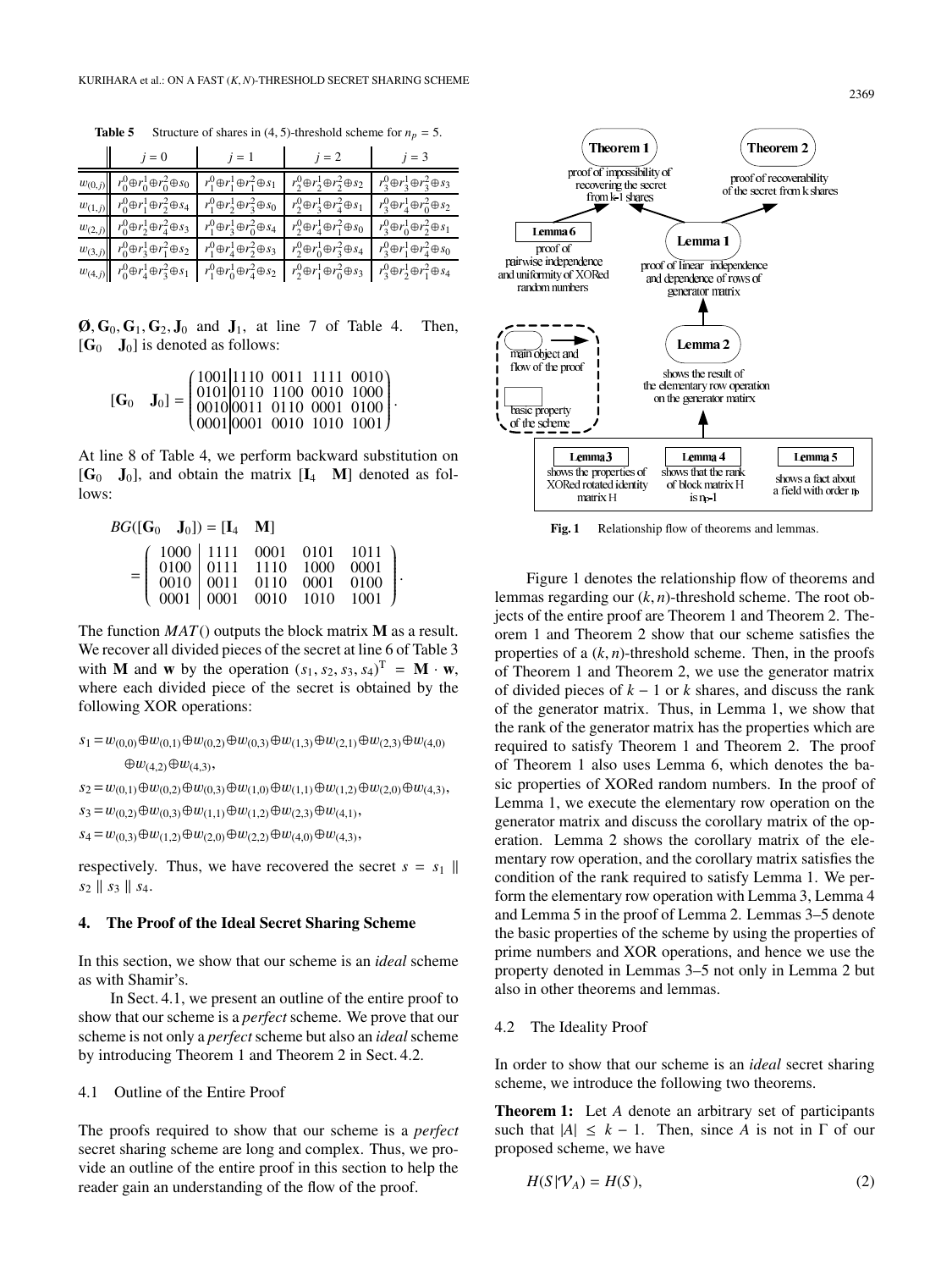where  $V_A$  denotes a set of random variables of shares that are given to each participant in *A*.

**Proof of Theorem 1:** Let  $A = \{P_{t_0}, \ldots, P_{t_{k-2}}\}$  denote a set of *k* − 1 participants, where  $t_0$ , ...,  $t_{k-2}$  ∈  $GF(n_p)$  are arbitrary numbers such that  $0 \le t_i, t_j \le n - 1$  and  $t_i \ne t_j$  if  $i \ne j$ .<br>Correspondingly let  $\mathcal{V}_i - \{W_i\}$ ,  $W_i$ , denote a set of Correspondingly, let  $V_A = \{W_{t_0}, \ldots, W_{t_{k-2}}\}$  denote a set of  $k - 1$  random variables, where  $W_{t_0}, \ldots, W_{t_{k-2}}$  are induced by  $w_{t_0}, \ldots, w_{t_{k-2}}$ , respectively. And also,  $W_{(t_i,0)}, \ldots, W_{(t_i,n_p-2)}$ denotes random variables induced by divided pieces of shares  $w_{(t_i,0)}, \ldots, w_{(t_i,n_p-2)}$ .<br>The following condition is supposed:  $s_1, \ldots, s_{n_p-1}$ ,

The following condition is supposed:  $s_1, ..., s_{n_p-1}$ ,<br>  $r_0^0, ..., r_{n_p-2}^0, ..., r_0^{k-2}, ..., r_{n_p-1}^{k-2}$  are independent of each<br>
other. And,  $r_0^0, ..., r_{n_p-2}^0, ..., r_0^{k-2}, ..., r_{n_p-1}^{k-2}$  are chosen from the finite set  $\{0, 1\}^d$  with uniform probability  $1/2^d$ .<br>We define generator matrices **U** and **V** which

We define generator matrices **U** and **V** which satisfy the following equation:

$$
\mathbf{w} = \mathbf{U} \cdot \mathbf{r} \oplus \mathbf{V} \cdot \mathbf{s},
$$
  
=  $(w_{(t_0,0)}, \dots, w_{(t_0,n_p-2)}, \dots, w_{(t_{k-2},0)}, \dots, w_{(t_{k-2},n_p-2)})^{\mathrm{T}},$  (3)

where **r** and **s** are denoted by

$$
\mathbf{r} = (r_0^0, \dots, r_{n_p-2}^0, r_0^1, \dots, r_{n_p-1}^1, \dots, r_0^{k-2}, \dots, r_{n_p-1}^{k-2})^T,
$$
  
\n
$$
\mathbf{s} = (s_1, \dots, s_{n_p-1})^T,
$$

respectively. Then, **U** and **V** are  $(k - 1)(n_p - 1) \times (kn_p - 1)$ and  $(k - 1)(n_p - 1) \times (n_p - 1)$  matrices, respectively. From Lemma 1, all rows of **U** are linearly independent. Therefore, from Lemma 6, all the elements of the  $(k-1)(n_p-1)$  dimensional vector obtained by  $U \cdot r$  are *d*-bit random numbers which are pairwise independent and uniformly distributed over  $\{0, 1\}^d$ . Thus, the vector  $\mathbf{U} \cdot \mathbf{r}$  is uniformly distributed<br>over  $\{0, 1\}^{d(n_p-1)(k-1)}$ . We suppose that **w**' denotes a fixed over  $\{0, 1\}^{d(n_p-1)(k-1)}$ . We suppose that **w** denotes a fixed value of **w**. Then Eq. (3) means that **w** which equals **w**' can value of **w**. Then, Eq. (3) means that **w**, which equals **w**', can be obtained with uniform probability (1/2)*d*(*np*−1)(*k*−1) from any arbitrary chosen **s** (and hence  $V \cdot s$ ). Therefore, since **s** is independent from **w**, we have

$$
H(S_1, \ldots, S_{n_p-1} | W_{(t_0,0)}, \ldots, W_{(t_0,n_p-2)}, \ldots, W_{(t_{k-2},0)},
$$
  
\n
$$
\ldots, W_{(t_{k-2},n_p-2)})
$$
  
\n
$$
= H(S | W_{t_0}, \ldots, W_{t_{k-2}}) = H(S_1, \ldots, S_{n_p-1}) = H(S).
$$

Therefore,  $H(S|V_A) = H(S)$  is satisfied.  $\Box$ 

**Theorem 2:** Let *A* denote an arbitrary set of participants such that  $|A| \geq k$ . Then, the recovery algorithm shown in Table 3 and Table 4 can recover all the divided pieces of the secret from shares given to each participant in *A*.

**Proof of Theorem 2:** Let  $A = \{P_{t_0}, \ldots, P_{t_{k-1}}\}$  denote a set of *k* participants, where  $t_0$ , ...,  $t_{k-1}$  ∈  $GF(n_p)$  are arbitrary numbers such that  $0 \le t_i, t_j \le n - 1$  and  $t_i \ne t_j$  if  $i \ne i$ <br>*i* We define generator matrices **II** and **V** which satisfy the *j*. We define generator matrices **U** and **V** which satisfy the following equation:

$$
\mathbf{w} = \mathbf{U} \cdot \mathbf{r} \oplus \mathbf{V} \cdot \mathbf{s},
$$
  
=  $(w_{(t_0,0)}, \ldots, w_{(t_0,n_p-2)}, \ldots, w_{(t_{k-1},0)}, \ldots, w_{(t_{k-1},n_p-2)})^T,$  (4)

where **r** and **s** are denoted by

$$
\mathbf{r} = (r_0^0, \dots, r_{n_p-2}^0, r_0^1, \dots, r_{n_p-1}^1, \dots, r_0^{k-2}, \dots, r_{n_p-1}^{k-2})^{\mathrm{T}},
$$
  

$$
\mathbf{s} = (s_1, \dots, s_{n_p-1})^{\mathrm{T}},
$$

respectively. Then,  $\begin{vmatrix} \mathbf{U} & \mathbf{V} \end{vmatrix}$  equals the generator matrix **G** at line 6 of Table 4.

We consider the elementary row operation on  $\begin{bmatrix} \n\mathbf{U} & \mathbf{V} \n\end{bmatrix}$ . Then, from Remark 1, we can obtain  $\begin{bmatrix} \n\mathbf{U} & \nabla \n\end{bmatrix}$ from  $\begin{bmatrix} \mathbf{U} & \mathbf{V} \end{bmatrix}$  by the elementary row operation, which satisfies the following equation:

$$
\left[\begin{array}{cc} \bar{\mathbf{U}} & \bar{\mathbf{V}} \end{array}\right] \cdot \left[\begin{array}{c} \mathbf{r} \\ \mathbf{s} \end{array}\right] = \left(\begin{array}{c} * \\ \vdots \\ \hline (s_{\alpha} \oplus s_{\beta}) \\ (s_{\alpha+1} \oplus s_{\beta+1}) \\ \vdots \\ (s_{\alpha-2} \oplus s_{\beta-2}) \end{array}\right),
$$

where  $\alpha$  and  $\beta$  are denoted by

$$
\alpha = -\sum_{i=0}^{k-3} t_i - t_{k-2} + t_{k-1}, \qquad \beta = -\sum_{i=0}^{k-3} t_i + t_{k-2} - t_{k-1},
$$

respectively. Thus, by the XOR operations with pieces of *k* shares, we can obtain all the elements of the set  $X$  denoted by

$$
\mathcal{X} = \left\{ s_{\alpha+m} \oplus s_{\beta+m} \mid 0 \leq m \leq n_p - 2 \right\}.
$$

Then, since indexes are elements of  $GF(n_p)$ , we can also obtain  $s_{\alpha-1} \oplus s_{\beta-1}$  from all the elements of X as follows:

$$
s_{\alpha-1} \oplus s_{\beta-1} = \bigoplus_{m=0}^{n_p-2} (s_{\alpha+m} \oplus s_{\beta+m}).
$$

Hence, we can consider the set  $X'$  to recover the secret, which is defined by

$$
\mathcal{X}' = \left\{ x_m = s_{\alpha+m} \oplus s_{\beta+m} \mid 0 \leq m \leq n_p - 1 \right\}.
$$

Then, the following set

$$
\{pC \mid 0 \le p \le n_p - 1\} \pmod{n_p} = GF(n_p),
$$

is a field with order  $n_p$  from Lemma 5, where  $C = 2(t_{k-2}$ *tk*−1). Thus, the following equation is satisfied:

$$
\begin{aligned} \left\{ C, 2C, \dots, (n_p - 1)C \right\} &= \left\{ 1, \dots, n_p - 1 \right\} \pmod{n_p} \\ &= GF(n_p) \setminus \{0\}. \end{aligned} \tag{5}
$$

 $s_0 = 0^d$  was inserted as a singular point. Therefore, we can recover all the divided pieces of the secret sequentially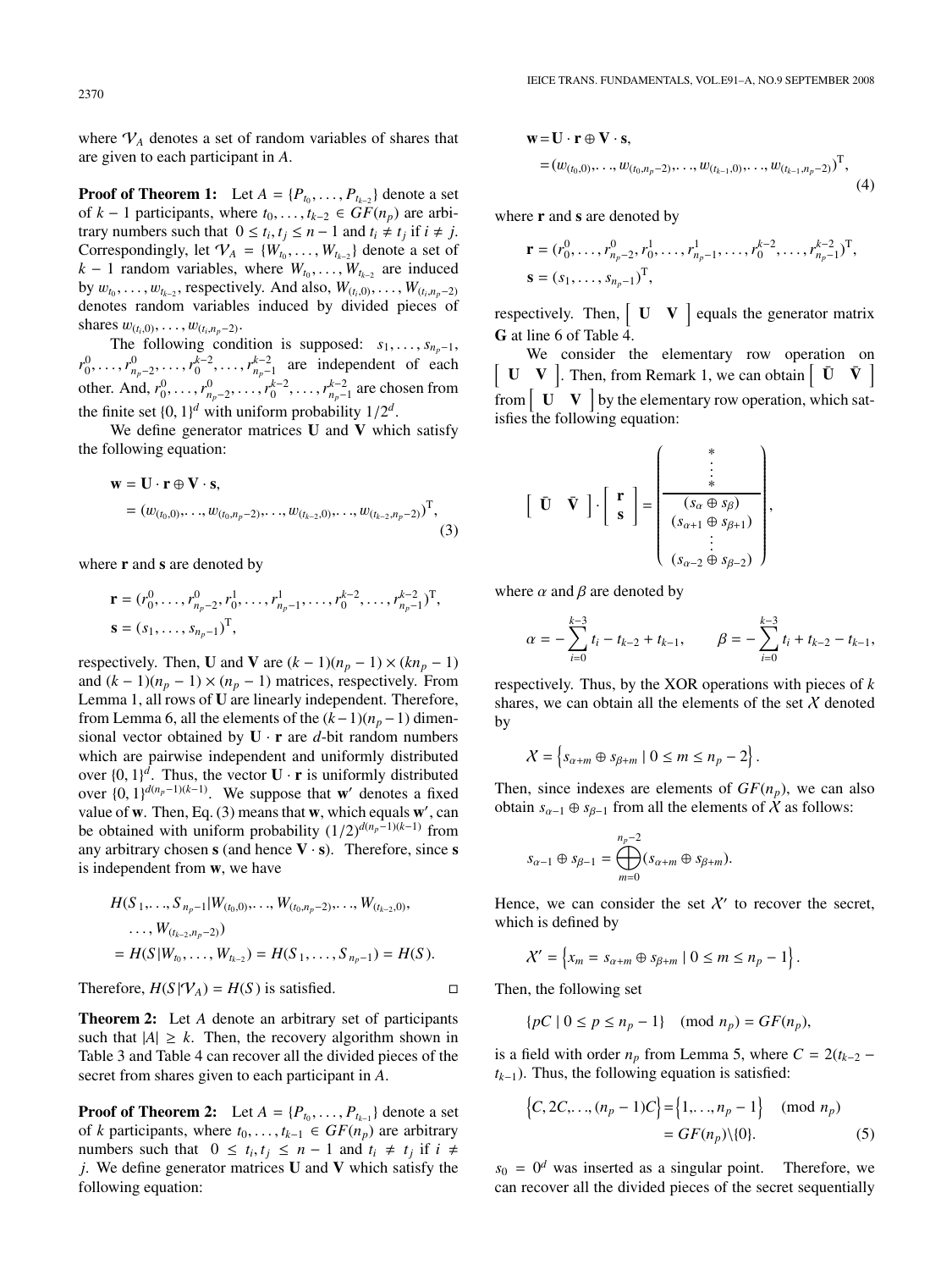as follows:

$$
m = -\alpha \qquad : s_C = x_{-\alpha},
$$
  
\n
$$
m = C - \alpha \qquad : s_{2C} = x_{C-\alpha} \oplus s_C,
$$
  
\n
$$
m = 2C - \alpha \qquad : s_{3C} = x_{2C-\alpha} \oplus s_{2C},
$$
  
\n
$$
\vdots \qquad \vdots
$$
  
\n
$$
m = (n_p - 1)C - \alpha \qquad s_{(n_p - 1)C} = x_{(n_p - 1)C - \alpha} \oplus s_{(n_p - 2)C},
$$

and since only XOR operations using the property of  $GF(n_p)$  are used, this sequential operation can be represented by the elementary row operation on  $\begin{bmatrix} \bar{\mathbf{U}} & \bar{\mathbf{V}} \end{bmatrix}$ . From Eq. (5), the following equation is satisfied:

$$
\{s_C, s_{2C}, \ldots, s_{(n_p-1)C}\} = \{s_1, s_2, \ldots, s_{n_p-1}\}.
$$

Thus, all the divided pieces of the secret can be recovered from *k* shares by using an elementary row operation on ſ **U V** . The elementary row operations do not change the solution set of the system of linear equations represented by a matrix. If it is possible to obtain the solution set by arbitrary elementary row operations, the corollary solution set is the same as the solution set obtained by Gaussian elimination. Therefore, our recovery algorithm using Gaussian elimination at lines 7–8 of Table 4 can recover all the divided pieces of the secret from  $k$  shares.  $\Box$ 

Theorem 2 means that the following equation is satisfied if  $|A| \geq k$ :

$$
H(S|\mathcal{V}_A)=0,
$$

where  $V_A$  denotes a set of random variables of shares that are given to each participant in *A*. Thus, from these two theorems, the following equation is satisfied:

$$
H(S|\mathcal{V}_A) = \begin{cases} 0 & (A \in \Gamma) \\ H(S) & (A \notin \Gamma) \end{cases}
$$

and hence, the access structure  $\Gamma$  of our scheme is denoted by  $\Gamma = \{A \in 2^{\mathcal{P}} \mid |A| \geq k\}$ . Furthermore, since every bitsize of shares equals the bit-size of the secret, the information rate  $\rho$  equals one. Thus, as with Shamir's scheme, our scheme is also *ideal*.

# **5.** Evaluation of Efficiency

In this section, we evaluate the efficiency of our scheme by comparing it with Shamir's scheme. We show the result of computer simulation by implementing both ours and Shamir's in Sect. 5.1. And, in Sect. 5.2, we consider both schemes in terms of computational cost.

#### 5.1 Computer Simulation

We compared the proposed scheme with that of Shamir's for  $(k, n) = (3, 11), (3, 59), (3, 109), (5, 11)$  and  $(10, 11)$  by implementation on a PC, where every scheme is implemented for  $n = n_p$ . We implemented both our scheme and Shamir's

**Table 6** Simulation 1: simulation environment and conditions.  $CPU / RAM$  Pentium  $4 \cdot 3.0 \cdot GHz / 2.0 \cdot GB$ <br>Operating system Debian GNU/Linux 4.0 Debian GNU/Linux 4.0 Compiler GCC 4.1 Source of random numbers /dev/urandom Size of th secret *s*  $4.5 \text{ MB}$ <br>(*k, n*)  $(3, 11)$ , (*k*, *<sup>n</sup>*) (3, 11), (3, 59), (3, 109),  $(5, 11), (10, 11)$ <br>SSSS Version 0.5 [12] Implementation of Shamir's Operating unit in Shamir's 8 byte/operation

| Simulation 2: simulation environment and conditions.<br><b>Table 7</b> |  |
|------------------------------------------------------------------------|--|
|------------------------------------------------------------------------|--|

MPA operations in Shamir's used

| CPU / RAM                  | Core 2 Duo E6600(2.4 GHz) / 2.0 GB   |
|----------------------------|--------------------------------------|
| Operating system           | Windows XP SP2                       |
| Compiler                   | Microsoft Visual $C_{++}$ . NET 2003 |
| Source of random numbers   | rand $()$                            |
| Size of the secret s       | 4.5 MB                               |
| (k, n)                     | (3, 11), (3, 59), (3, 109),          |
|                            | (5, 11), (10, 11)                    |
| Implementation of Shamir's | Implemented by ourselves             |
| Operating unit in Shamir's | 1 byte/operation                     |
| MPA operations in Shamir's | NOT used                             |

on two different conditions and evaluated the efficiency of our scheme in terms of computational cost.

Table 6 denotes the simulation environment and conditions of Simulation 1, while Table 7 denotes those of Simulation 2. In both simulations, we measured the processing time required to make  $n(= n_p)$  shares from 4.5 MB data (secret) and recover the 4.5 MB secret from *<sup>k</sup>* shares,  $w_0, \dots, w_{k-1}$  using our scheme and Shamir's scheme.

For the implementation of Shamir's scheme in Simulation 1, we used SSSS Version 0.5 [12], which is free software licensed under the GNU GPL. An 8-byte block was processed in each cycle in the distribution and recovery operations of SSSS. SSSS is inefficient software which needs to perform multiple precision arithmetic (MPA) operations using the GNU Multiple Precision (GMP) library to make shares and recover the secret, i.e. in our condition, SSSS had to use extremely big numbers with a bit-size of 64-bit or more. It is known that the computational cost of MPA operations is much larger than that of regular arithmetic operations. Thus, Simulation 1 was carried out to evaluate the performance of Shamir's scheme compared with ours in a worst case scenario.

In contrast, for the implementation of Shamir's scheme in Simulation 2, we used different software that we implemented and optimized ourselves. This allowed us to achieve much faster operation of Shamir's scheme compared to SSSS. In our implementation of Shamir's scheme, a 1-byte block was processed in each cycle in the distribution and recovery, and hence it does not need to use MPA operations but simply regular arithmetic operations using small bit-size numbers, i.e. 8-bit.

Figure 2 and Fig. 3 denote the processing time in Simulations 1 and 2, respectively. In these graphs, the horizontal axis and vertical axis denote pairs of threshold and the number of participants, i.e. (*k*, *<sup>n</sup>*), and the pro-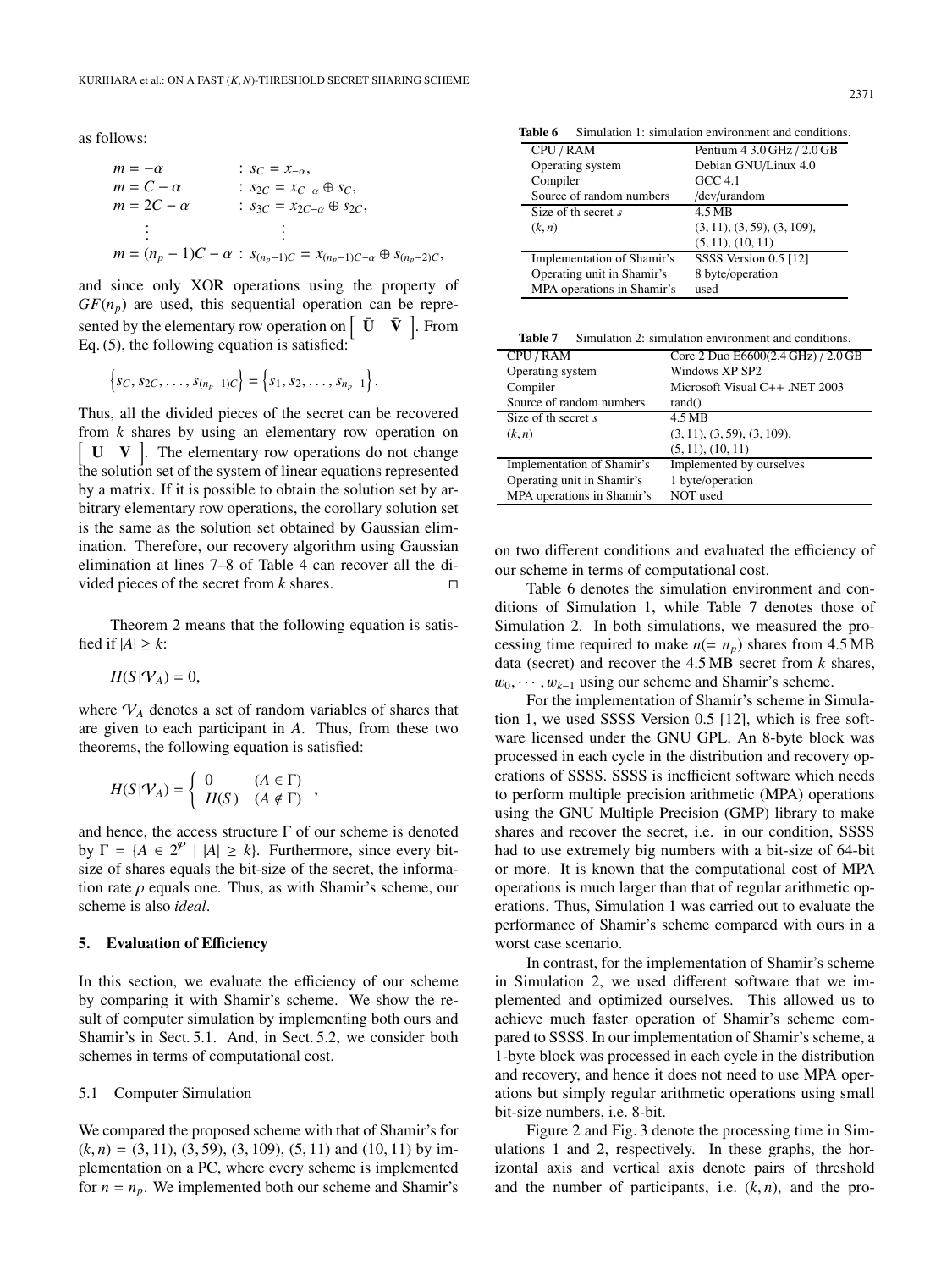

**Fig. 2** Simulation 1: comparison of our scheme for  $n = n_p$  with SSSS (Shamir's scheme).



**Fig. 3** Simulation 2: comparison of our scheme for  $n = n_p$  with our implementation of Shamir's scheme.

cessing time, respectively. Both graphs show that our scheme performed processing faster than Shamir's scheme regardless of how Shamir's was implemented. In (3, 11) threshold schemes, our scheme was more than 900-fold faster in Simulation 1 than SSSS for both distribution and recovery. Also, in Simulation 2, our (3, 11)-threshold scheme realized 5-fold and 45-fold faster operations than Shamir's for distribution and recovery, respectively. Similarly, in  $(3, 59)/(3, 109)/(5, 11)/(10, 11)$ -threshold schemes, both Fig. 2 and Fig. 3 show that our scheme achieved more rapid processing than Shamir's.

## 5.2 Consideration

In our proposed distribution algorithm, line 9 in Table 1 requires (*k*−2)*d* bitwise XOR operations to make one divided piece of share  $w_{(i,j)}$  which is constructed with  $s_0$ , or else,  $(k - 1)d$  bitwise XOR operations to make  $w_{(i, i)}$  constructed without  $s_0$ . Thus,  $(n_p - 2)(k-1)d + (k-2)d$  XOR operations are required to make each share of  $w_0, \ldots, w_{n_p-2}$ . And also,  $(n_p - 1)(k - 1)d$  XOR operations are required to make  $w_{n_p-1}$ . Hence, the average number of XOR operations to make one share is  $((k - 1) - \frac{1}{n_p})|S|$ . Therefore, our distribution algorithm requires an average of

$$
\left\{ (k-1) - \frac{1}{n_p} \right\} n|\mathcal{S}| = O(kn)|\mathcal{S}| \tag{6}
$$

bitwise XOR operations to make *n* shares. If  $n = n_p$ , Eq. (6) equals  $\{(k - 1)n - 1\}|\mathcal{S}|$ . On the other hand, in the proposed recovery algorithm, we can assume that at the most  ${k(n_p - 1) - 1}d$  XOR operations are required to recover one of the divided pieces of the secret with all divided pieces of *k* shares, and at the most  $\{k(n_p - 1) - 2\}$ *d* XOR operations are required to recover one of the other divided pieces of the secret with  $k(n_p - 1) - 1$  divided pieces of *k* shares. Thus, the upper bound of the number of XOR operations required to recover the secret by using a block matrix **M** is roughly denoted as follows:

$$
\left(k(n_p - 1) - \frac{2n_p - 3}{n_p - 1}\right)|S| = O(kn_p)|S|.
$$
 (7)

The recovery algorithm also requires

$$
O(k^3 n_p^3) \tag{8}
$$

bitwise XOR operations to execute forward elimination (line 7 of Table 4) and partial backward substitution (line 8 of Table 4) of Gaussian elimination as a pre-computation cost to obtain **M** at the function *MAT*().

On the other hand, in Shamir's scheme, *O*(*kn*) and  $O(k \log^2 k)$  arithmetic operations are required to make shares and recover the secret, respectively [1].

From Fig. 2 and Fig. 3, it is evident that the processing time for distribution in both Shamir's and our scheme is linearly increasing with each of *k* and *n*. However, though the processing time for recovery in Shamir's scheme is constant and independent of *n* if threshold *k* is fixed, that of our scheme increases as the number of participants  $n(= n_p)$ grows, as shown in both Fig. 2 and in Fig. 3. The computational cost of recovery in Shamir's scheme depends only on  $k$ , but that in our scheme depends on both  $k$  and  $n_p$  from Eq. (7) and Eq. (8). Thus, though our scheme is more efficient than Shamir's for not so large  $n_p$  as shown in both Fig. 2 and in Fig. 3, our scheme will not perform faster processing to recover the secret than Shamir's if  $n_p$  is extremely large. We will determine the upper bound of  $n_p$  for the value of *k* as a future work, in which our scheme will be shown to be faster than Shamir's.

## **6. Conclusion**

In this paper, we proposed a fast  $(k, n)$ -threshold secret sharing scheme which uses just XOR operations to make shares and recover the secret, and we proved that the proposed scheme is an *ideal* secret sharing scheme. We showed an example of our scheme for  $(k, n) = (4, 5)$  and estimated the computational cost in our scheme and Shamir's scheme for values of *k* and *n*. Also, we implemented our scheme on a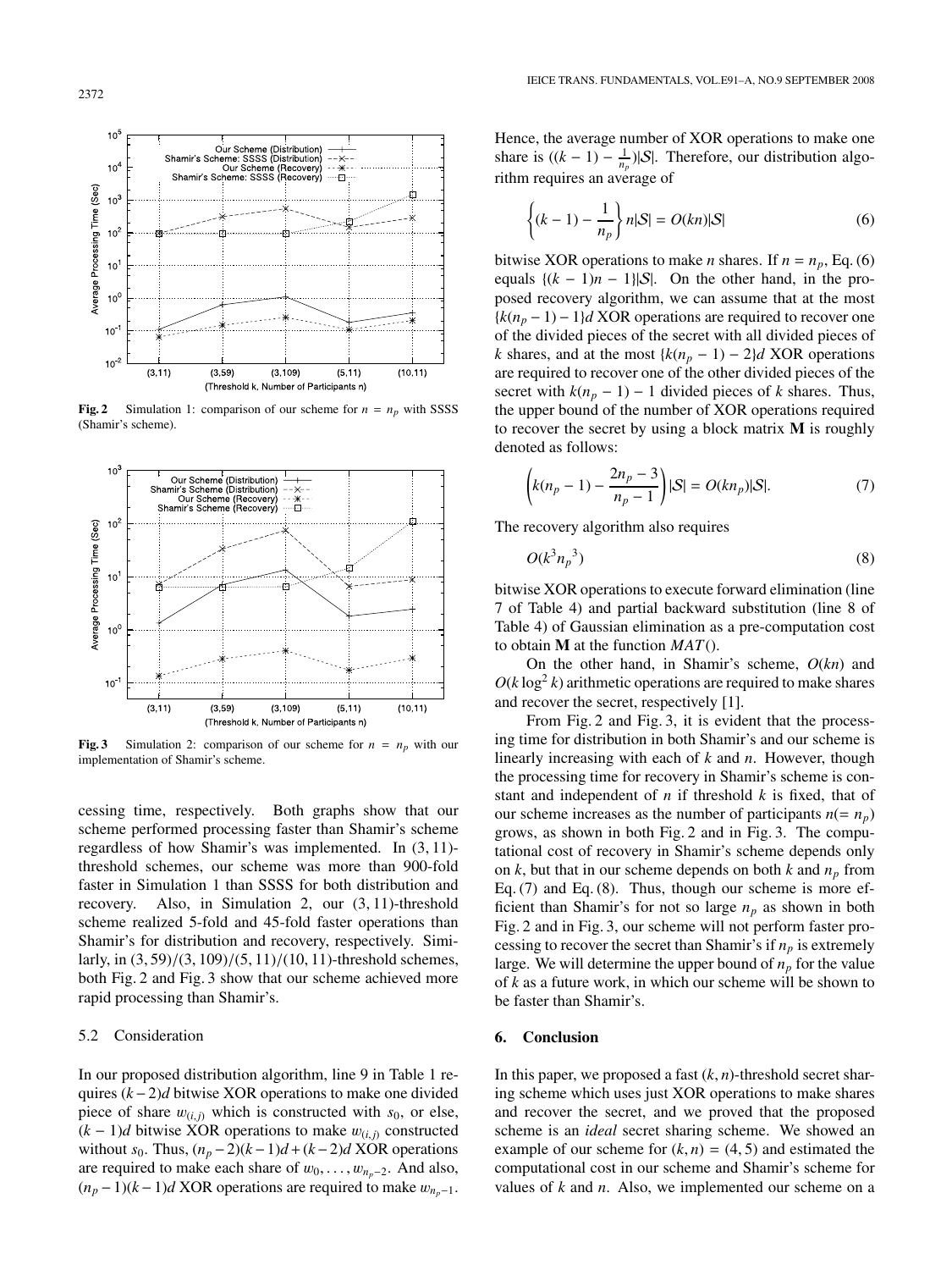PC for specific parameters, and showed that our scheme was more efficient than Shamir's in terms of computational cost provided *n* is not extremely large.

In our future work, we will determine the upper bound of  $n_p$ , for which our scheme is faster than Shamir's. In addition, we will also investigate a *ramp* scheme based on our scheme by replacing random numbers with divided pieces of the secret according to some kind of unknown pattern, similar to *ramp* schemes based on Shamir's scheme [13], [14].

## **Acknowledgment**

The authors would like to thank two anonymous reviewers and Dr. Mitsuru Matsui for their useful comments.

#### **References**

- [1] A. Shamir, "How to share a secret," Commun. ACM, vol.22, no.11, pp.612–613, 1979.
- [2] G.R. Blakley, "Safeguarding cryptographic keys," Proc. AFIPS, vol.48, pp.313–317, 1979.
- [3] Y. Fujii, M. Tada, N. Hosaka, K. Tochikubo, and T. Kato, "A fast  $(2, n)$ -threshold scheme and its application," Proc. CSS2005, pp.631–636, 2005.
- [4] N. Hosaka, K. Tochikubo, Y. Fujii, M. Tada, and T. Kato, "(2, *<sup>n</sup>*) threshold secret sharing systems based on binary matrices," Proc. SCIS2007, 2D1-4, 2007.
- [5] J. Kurihara, S. Kiyomoto, K. Fukushima, and T. Tanaka, "A fast  $(3, n)$ -threshold secret sharing scheme using exclusive-or operations," IEICE Trans. Fundamentals, vol.E91-A, no.1, pp.127–138, Jan. 2008.
- [6] N. Shiina, T. Okamoto, and E. Okamoto, "How to convert 1-out-of-n proof into k-out-of-n proof," Proc. SCIS2004, pp.1435–1440, 2004.
- [7] H. Kunii and M. Tada, "A note on information rate for fast threshold schemes," Proc. CSS2006, pp.101–106, 2006.
- [8] E.D. Karnin, J.W. Greene, and M.E. Hellman, "On secret sharing systems," IEEE Trans. Inf. Theory, vol.29, no.1, pp35–41, 1983.
- [9] R.M. Capocelli, A. De Santis, L. Gargano, and U. Vaccaro, "On the size of shares for secret sharing schemes," J. Cryptol., vol.6, pp.35– 41, 1983.
- [10] C. Blundo, A. De Santis, L. Gargano, and U. Vaccaro, "On the information rate of secret sharing schemes," Proc. CRYPTO'92, LNCS 740, pp.149–169, Springer-Verlag, 1993.
- [11] D.R. Stinson, "Decomposition constructions for secret sharing schemes," IEEE Trans. Inf. Theory, vol.40, no.1, pp.118–125, 1994.
- [12] B. Poettering, "SSSS: Shamir's secret sharing scheme," http://pointat-infinity.org/ssss/
- [13] G.R. Blakley and C. Meadows, "Security of ramp schemes," Proc. CRYPTO'84, LNCS 196, pp.242–269, Springer-Verlag, 1985.
- [14] H. Yamamoto, "On secret sharing systems using (*k*, *<sup>L</sup>*, *<sup>n</sup>*) threshold scheme," IEICE Trans. Fundamentals (Japanese Edition), vol.J68-A, no.9, pp.945–952, Sept. 1985.

# **Appendix A: Lemma 1 — Linearly Independent and Dependent**

**Lemma 1:** Let  $t_0, \ldots, t_{L-1} \in GF(n_p)$  denote indexes of *L* shares, which are arbitrary numbers such that  $0 \le t_i, t_j \le$  $n-1$  and  $t_i \neq t_j$  if  $i \neq j$ . The matrices **U** and **V** denote generator matrices of  $L(n_p - 1)$  pieces of *L* shares such that

$$
\mathbf{w} = \mathbf{U} \cdot \mathbf{r} \oplus \mathbf{V} \cdot \mathbf{s}'
$$
  
=  $(w_{(t_0,0)}, \ldots, w_{(t_0,n_p-2)}, \ldots, w_{(t_{L-1},0)}, \ldots, w_{(t_{L-1},n_p-2)})^{\mathrm{T}}$ ,  

$$
\mathbf{r} = (r_0^0, \ldots, r_{n_p-2}^0, r_0^1, \ldots, r_{n_p-1}^1, \ldots, r_0^{k-2}, \ldots, r_{n_p-1}^{k-2})^{\mathrm{T}}
$$
,  

$$
\mathbf{s}' = (s_0, s_1, \ldots, s_{n_p-1})^{\mathrm{T}},
$$

where though  $s_0 = 0^d$  is a singular point, we include  $s_0$  as a variable in s' to describe V briefly.

Then, the following equation is satisfied:

$$
rank([\mathbf{U} \quad \mathbf{V} \quad]) = \left\{ \begin{array}{ll} L(n_p - 1) & (1 \le L \le k - 1) \\ k(n_p - 1) & (L \ge k) \end{array} \right. .
$$

Also, we have

rank(U) = 
$$
\begin{cases} L(n_p - 1) & (1 \le L \le k - 1) \\ (k - 1)(n_p - 1) & (L \ge k) \end{cases}
$$
.

**Remark 1:**  $\begin{bmatrix} \mathbf{U} & \mathbf{V} \end{bmatrix}$  can be transformed into  $\begin{bmatrix} \mathbf{\bar{U}} & \mathbf{\bar{V}} \end{bmatrix}$ <br>by the elementary row operation if  $I - k$  which satisfies the by the elementary row operation if  $L = k$ , which satisfies the following equation:

$$
\begin{bmatrix} \overrightarrow{\mathbf{U}} & \overrightarrow{\mathbf{V}} \end{bmatrix} \cdot \begin{bmatrix} \mathbf{r} \\ \mathbf{s'} \end{bmatrix} = \begin{bmatrix} * \\ \overrightarrow{\mathbf{s}} \\ \overrightarrow{(s_{\alpha} \oplus s_{\beta})} \\ \overrightarrow{(s_{\alpha+1} \oplus s_{\beta+1})} \\ \vdots \\ \overrightarrow{(s_{\alpha-2} \oplus s_{\beta-2})} \end{bmatrix}, \qquad (A \cdot 1)
$$

where  $\alpha$  and  $\beta$  are denoted by

$$
\alpha = -\sum_{i=0}^{k-3} t_i - t_{k-2} + t_{k-1}, \qquad \beta = -\sum_{i=0}^{k-3} t_i + t_{k-2} - t_{k-1},
$$

respectively. We also describe the proof of this remark in the proof of Lemma 1.

## **Proof of Lemma 1: U** and **V** can be denoted by

$$
\mathbf{U} = \begin{pmatrix} \mathbf{I}_{n_p-1} & \mathbf{E}_{(t_0)} & \mathbf{E}_{(2t_0)} & \cdots & \mathbf{E}_{((k-2)t_0)} \\ \mathbf{I}_{n_p-1} & \mathbf{E}_{(t_1)} & \mathbf{E}_{(2t_1)} & \cdots & \mathbf{E}_{((k-2)t_1)} \\ \vdots & \vdots & \vdots & \ddots & \vdots \\ \mathbf{I}_{n_p-1} & \mathbf{E}_{(t_{L-1})} & \mathbf{E}_{(2t_{L-1})} & \cdots & \mathbf{E}_{((k-2)t_{L-1})} \end{pmatrix}, \\ \mathbf{V} = \begin{pmatrix} \mathbf{E}_{((n_p-1)t_0)} \\ \mathbf{E}_{((n_p-1)t_1)} \\ \vdots \\ \mathbf{E}_{((n_p-1)t_{L-1})} \end{pmatrix},
$$

respectively.  $I_{n_p-1}$  denotes an  $(n_p - 1) \times (n_p - 1)$  identity matrix and  $\mathbf{E}_{(i)}$  (*j* ∈ *GF*(*n<sub>p</sub>*)) denotes the following (*n<sub>p</sub>* − 1)  $\times n_p$  matrix: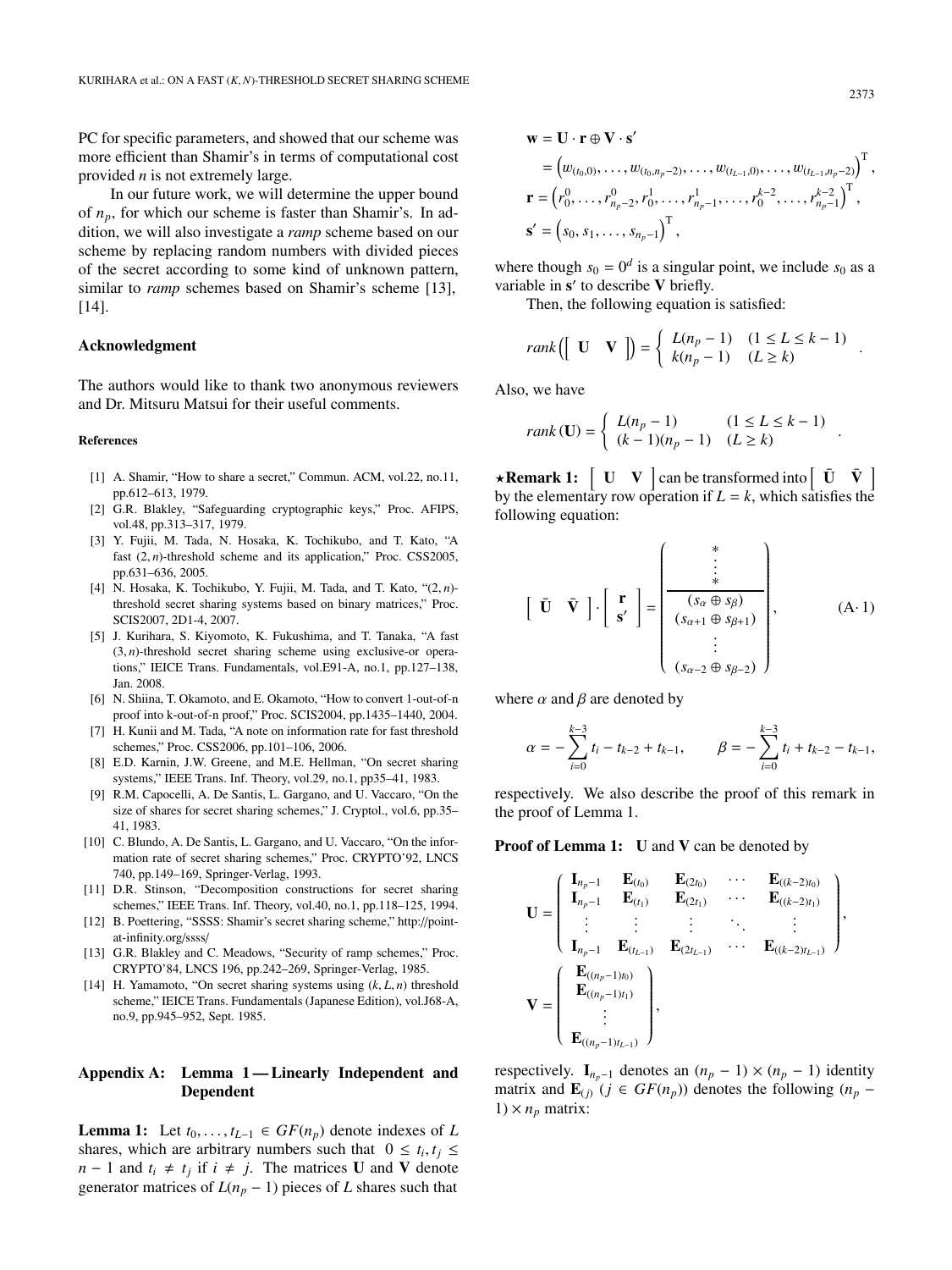$$
\mathbf{E}_{(j)} = \begin{pmatrix} \mathbf{i}_j \\ \mathbf{i}_{j+1} \\ \vdots \\ \mathbf{i}_{n_p-1} \\ \mathbf{i}_0 \\ \mathbf{i}_1 \\ \vdots \\ \mathbf{i}_{j-2} \end{pmatrix} = \begin{pmatrix} 0 & 0 & \cdots & 0 & 0 \\ 0 & 0 & \cdots & 0 & 0 \\ 0 & 0 & \cdots & 0 & 0 \\ \vdots & \vdots & \ddots & \vdots & \vdots & \vdots \\ 0 & 0 & \cdots & 0 & 0 & 0 \\ 0 & \cdots & 0 & 0 & 0 & 0 & 0 \\ 0 & 1 & \cdots & 0 & 0 & 0 & 0 \\ \vdots & \vdots & \ddots & \vdots & \vdots & \vdots \\ 0 & 0 & \cdots & 1 & 0 & 0 \\ 0 & \cdots & 0 & 0 & 0 & 0 & 0 \\ \vdots & \vdots & \ddots & \vdots & \vdots & \vdots & \vdots \\ 0 & 0 & \cdots & 1 & 0 & 0 & 0 \\ 0 & 0 & \cdots & 0 & 0 & 0 & 0 \end{pmatrix}
$$

First, we consider the elementary row operation on ſ  $\bf{U}$   $\bf{V}$  . The matrix  $\bf{U}$  can be transformed into the following matrix **U'** by the elementary row operation:

$$
\mathbf{U}' = \begin{pmatrix} \mathbf{I}_{n_p-1} & \mathbf{E}_{(t_0)} & \mathbf{E}_{(2t_0)} & \cdots & \mathbf{E}_{((k-2)t_0)} \\ \hline \mathbf{O} & \mathbf{E}_{(t_0,t_1)}^{(2)} & \mathbf{E}_{(2t_0,2t_1)}^{(2)} & \cdots & \mathbf{E}_{((k-2)t_0,(k-2)t_1)}^{(2)} \\ \vdots & \vdots & \vdots & \ddots & \vdots \\ \hline \mathbf{O} & \mathbf{E}_{(t_0,t_{L-1})}^{(2)} & \mathbf{E}_{(2t_0,2t_{L-1})}^{(2)} & \cdots & \mathbf{E}_{((k-2)t_0,(k-2)t_{L-1})}^{(2)} \end{pmatrix}
$$

$$
= \begin{pmatrix} \mathbf{I}_{n_p-1} & * \\ \hline \mathbf{O} & \mathbf{U}^{\prime\prime} \\ \vdots & \mathbf{U}^{\prime\prime} \\ \hline \mathbf{O} & \mathbf{U}^{\prime\prime} \end{pmatrix},
$$

where  $\mathbf{E}_{(i,j)}^{(2)} = \mathbf{E}_{(i)} \oplus \mathbf{E}_{(j)}$ . Correspondingly, **V** is transformed<br>into  $\mathbf{V}'$  as follows: into  $V'$  as follows:

$$
\mathbf{V}' = \begin{pmatrix} \mathbf{E}_{((n_p-1)t_0)} \\ \hline \mathbf{E}_{((n_p-1)t_0,(n_p-1)t_1)}^{(2)} \\ \vdots \\ \mathbf{E}_{((n_p-1)t_0,(n_p-1)t_{L-1})}^{(2)} \end{pmatrix} = \begin{pmatrix} \mathbf{E}_{((n_p-1)t_0)} \\ \hline \mathbf{V}'' \\ \hline \mathbf{V}'' \end{pmatrix}.
$$

Next, we consider the concatenated block matrix **D** which is defined by

$$
\mathbf{D} = \begin{bmatrix} \mathbf{U''} \mathbf{V''} \end{bmatrix}
$$
  
= 
$$
\begin{bmatrix} \mathbf{E}_{(t_0,t_1)}^{(2)} & \cdots & \mathbf{E}_{((k-2)t_0,(k-2)t_1)}^{(2)} & \mathbf{E}_{((n_p-1)t_0,(n_p-1)t_1)}^{(2)} \\ \vdots & \ddots & \vdots & \vdots \\ \mathbf{E}_{(t_0,t_{L-1})}^{(2)} & \cdots & \mathbf{E}_{((k-2)t_0,(k-2)t_{L-1})}^{(2)} & \mathbf{E}_{((n_p-1)t_0,(n_p-1)t_{L-1})}^{(2)} \end{bmatrix}
$$

Then, from Lemma 4, the rank of  $\mathbf{E}_{i,j}^{(2)}$   $(i \neq j)$  is  $n_p - 1$ .<br>Here for the sake of simple description of the elementary Here, for the sake of simple description of the elementary row operation on **D**, we define the  $n_p \times n_p$  matrix  $\mathbf{H}_{(i,j)}$  by adding one row to  $\mathbf{E}_{(i,j)}^{(2)}$  with all rows of  $\mathbf{E}_{(i,j)}^{(2)}$  as follows:

$$
\mathbf{H}_{(i,j)} = \begin{pmatrix} \mathbf{E}_{(i,j)}^{(2)} \\ \bigoplus_{l=0}^{n_p-2} \left(\mathbf{i}_{i+l} \oplus \mathbf{i}_{j+l}\right) \end{pmatrix}.
$$

Since indexes are elements of  $GF(n_p)$ ,  $\mathbf{H}_{(i,j)}$  can be denoted as follows:

$$
\mathbf{H}_{(i,j)} = \left(\begin{array}{c} \mathbf{E}_{(i,j)}^{(2)} \\ \mathbf{i}_{i-1} \oplus \mathbf{i}_{j-1} \end{array}\right) = \mathbf{L}_i \oplus \mathbf{L}_j,
$$

where **L***<sup>i</sup>* is the rotated identity matrix which is defined by

$$
\mathbf{L}_i = \left(\begin{array}{c}\mathbf{E}_{(i)} \\ \mathbf{i}_{i-1}\end{array}\right) = \left(\begin{array}{cc}\mathbf{O} & \mathbf{I}_{n_p - i} \\ \mathbf{I}_i & \mathbf{O}\end{array}\right).
$$

Thus,  $\mathbf{L}_i \cdot \mathbf{L}_j = \mathbf{L}_j \cdot \mathbf{L}_i = \mathbf{L}_{i+j}$  is satisfied. Then, we consider the following matrix **M** to describe briefly the elementary row operation on **D**, which is defined as follows:

$$
\mathbf{M} = \begin{bmatrix} \mathbf{P} & \mathbf{Q} \end{bmatrix}
$$
  
\n=
$$
\begin{bmatrix} \mathbf{M}_{(1,1)} \\ \vdots \\ \mathbf{M}_{(1,L-1)} \end{bmatrix} = \begin{bmatrix} \mathbf{P}_1 \\ \vdots \\ \mathbf{P}_{L-1} \end{bmatrix} \begin{bmatrix} \mathbf{H}_{((n_p-1)t_0,(n_p-1)t_1)} \\ \vdots \\ \mathbf{H}_{((n_p-1)t_0,(n_p-1)t_{L-1})} \end{bmatrix},
$$
  
\n
$$
\mathbf{P} = \begin{bmatrix} \mathbf{P}_1 \\ \vdots \\ \mathbf{P}_{L-1} \end{bmatrix} = \begin{bmatrix} \mathbf{H}_{(t_0,t_1)} & \cdots & \mathbf{H}_{((k-2)t_0,(k-2)t_1)} \\ \vdots & \ddots & \vdots \\ \mathbf{H}_{(t_0,t_{L-1})} & \cdots & \mathbf{H}_{((k-2)t_0,(k-2)t_{L-1})} \end{bmatrix},
$$
  
\n
$$
\mathbf{Q} = \begin{bmatrix} \mathbf{H}_{((n_p-1)t_0,(n_p-1)t_1)} \\ \vdots \\ \mathbf{H}_{((n_p-1)t_0,(n_p-1)t_{L-1})} \end{bmatrix}.
$$

Since the  $n_p$ -th row of  $\mathbf{H}_{(i,j)}$  is generated from all rows of  $\mathbf{E}_{(i,j)}^{(2)}$ , **M** is equivalent to **D**. And hence, **P** and **Q** are equiv- $\mathbf{L}_{(i,j)}$ ,  $\mathbf{M}$  is equivalent to  $\mathbf{L}$ . Thus hence,  $\mathbf{I}$  and  $\mathbf{\hat{V}}$  are equivalent to  $\mathbf{U}^{\prime\prime}$  and  $\mathbf{V}^{\prime\prime}$ , respectively. Thus, the following equations are satisfied:

$$
rank(\mathbf{D}) = rank(\mathbf{M}),
$$
  

$$
rank(\mathbf{U''}) = rank(\mathbf{P}), \quad rank(\mathbf{V''}) = rank(\mathbf{Q}).
$$

The rank of block matrix  $M_{(1,l)}$  ( $1 \le l \le L-1$ ) equals  $n_p - 1$ from Lemma 4. From Lemma 2, **M** can be transformed into the following matrix  $\bar{M}$  by the elementary row operation if  $1 ≤ L ≤ k - 1$ :

$$
\begin{aligned}\n\bar{\mathbf{M}} &= \left[ \begin{array}{c} \bar{\mathbf{P}} & \bar{\mathbf{Q}} \end{array} \right] \\
&= \left( \begin{array}{c} \bar{\mathbf{M}}_1 \\ \bar{\mathbf{M}}_2 \\ \vdots \\ \bar{\mathbf{M}}_{L-1} \end{array} \right) = \left( \begin{array}{c} \bar{\mathbf{P}}_1 \\ \bar{\mathbf{P}}_2 \\ \vdots \\ \bar{\mathbf{P}}_{L-1} \end{array} \right) \begin{array}{c} \mathbf{H}_{(-t_0,-t_1)} \\
\mathbf{H}_{(f_2(t_2),g_2(t_2))} \\
\vdots \\
\mathbf{H}_{(f_{L-1}(t_{L-1}),g_{L-1}(t_{L-1}))} \end{array} \right),\n\end{aligned}
$$

where  $\bar{P}$  and  $\bar{Q}$  are denoted by

$$
\bar{\mathbf{P}} = \begin{pmatrix}\n\bar{\mathbf{P}}_1 \\
\bar{\mathbf{P}}_2 \\
\vdots \\
\bar{\mathbf{P}}_{L-1}\n\end{pmatrix}\n=\n\begin{pmatrix}\n\mathbf{H}_{(t_0,t_1)} & * & \cdots & * & * \cdots * \\
\mathbf{O} & \mathbf{H}_{(2t_1,2t_2)} & \cdots & * & * \cdots * \\
\vdots & \vdots & \ddots & \vdots & \vdots \ddots : \\
\mathbf{O} & \mathbf{O} & \mathbf{O} & \cdots & \mathbf{H}_{(2t_{L-2},2t_{L-1})} & * \cdots * \\
\mathbf{H}_{(f_L(t_2),g_2(t_2))} & \vdots & \vdots & \vdots \\
\mathbf{H}_{(f_{L-1}(t_{L-1}),g_{L-1}(t_{L-1}))}\n\end{pmatrix},
$$

respectively.  $f_m(t_i)$  and  $g_m(t_i)$  are denoted by

$$
f_m(t_i) = -\sum_{j=0}^{m-2} t_j - t_{m-1} + t_i, \quad g_m(t_i) = -\sum_{j=0}^{m-2} t_j + t_{m-1} - t_i,
$$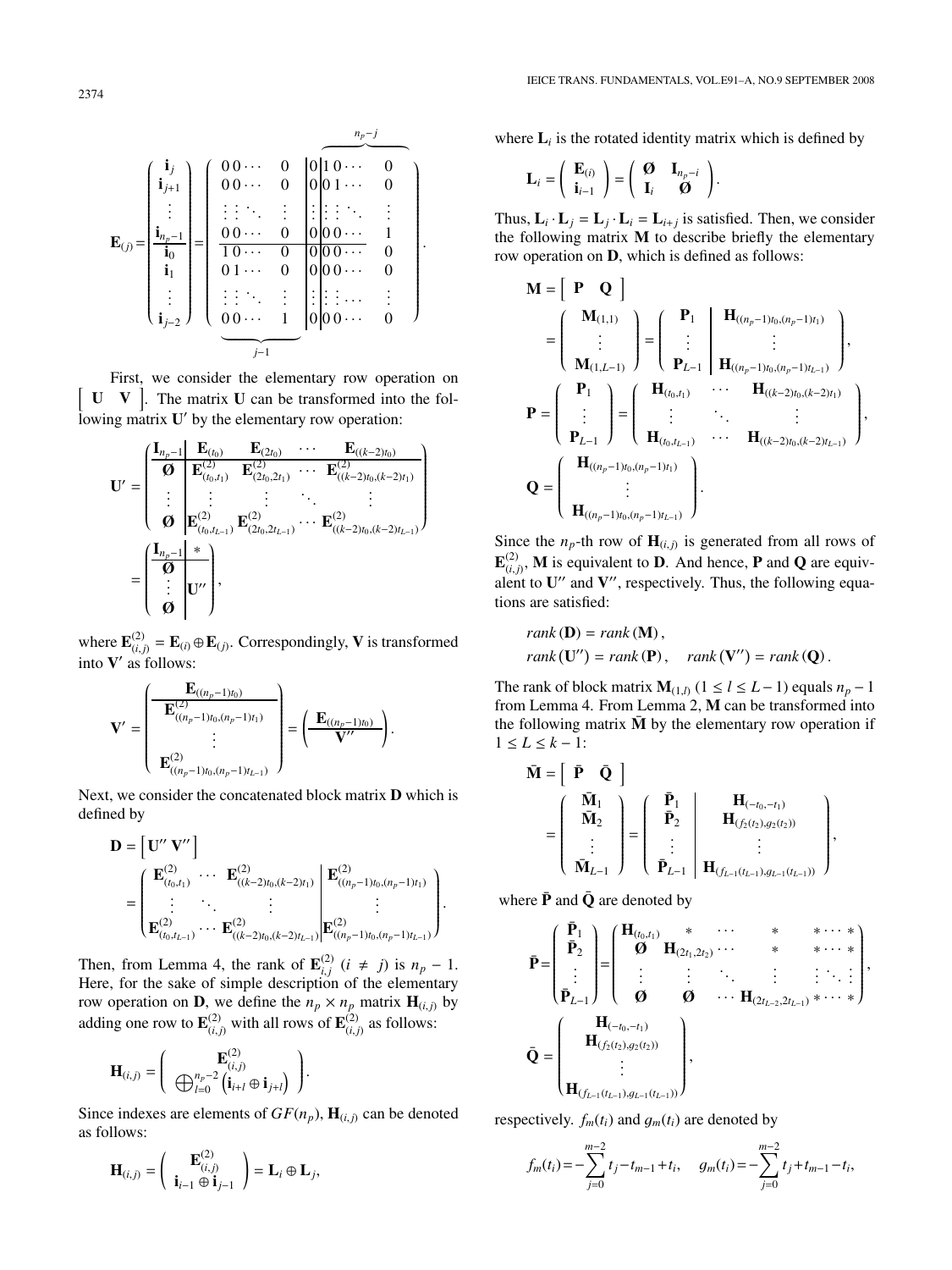respectively. From Lemma 2 and Lemma 4, the XORed vectors from the first row to the  $(n_p - 1)$ -th row of  $\overline{M}_i$  and  $\bar{\mathbf{P}}$  (1 ≤ *i* ≤ *L* − 1) equal the *n<sub>p</sub>*-th row as follows:

$$
\mathbf{m}_{(i,n_p-1)} = \bigoplus_{j=0}^{n_p-2} \mathbf{m}_{(i,j)}, \quad \mathbf{p}_{(i,n_p-1)} = \bigoplus_{j=0}^{n_p-2} \mathbf{p}_{(i,j)},
$$

where  $\mathbf{m}_{(i,j)}$  and  $\mathbf{p}_{(i,j)}$  denote the *j*-th rows of  $\bar{\mathbf{M}}_i$  and  $\bar{\mathbf{P}}_i$ , denoted as follows, respectively:

$$
\bar{\mathbf{M}}_i = \left(\begin{array}{c}\mathbf{m}_{(i,0)}\\ \vdots\\ \mathbf{m}_{(i,n_p-1)}\end{array}\right), \quad \bar{\mathbf{P}}_i = \left(\begin{array}{c}\mathbf{p}_{(i,0)}\\ \vdots\\ \mathbf{p}_{(i,n_p-1)}\end{array}\right).
$$

Since the rank of  $\mathbf{H}_{(i,j)}$  equals  $n_p - 1$ ,  $rank(\mathbf{\bar{M}}_i) = rank(\mathbf{\bar{P}}_i)$  $n_p - 1$  is satisfied. Hence, from the structure of  $\overline{M}$  and  $\overline{P}$ , the following equation is satisfied:

$$
rank(\bar{\mathbf{M}}) = rank(\bar{\mathbf{P}}) = (L-1)(n_p - 1).
$$

Thus, the following equation is satisfied:

$$
rank(\mathbf{M}) = rank(\mathbf{D}) = rank(\mathbf{P}) = rank(\mathbf{U''})
$$

$$
= (L-1)(n_p - 1).
$$

Therefore, the rank of  $\mid$  **U**  $\mid$  **V**  $\mid$  equals  $L(n_p - 1)$ . and all rows of **U** are linearly independent, i.e.  $rank(U) = L(n_p-1)$ , if  $1 \leq L \leq k-1$ .

In contrast, from Lemma 2, **M** can be transformed into the following matrix  $\overline{M}$  if  $L \geq k$ :

$$
\bar{\mathbf{M}} = \left[ \bar{\mathbf{P}} \, \bar{\mathbf{Q}} \, \right]
$$

$$
= \left(\begin{array}{cccccc} \mathbf{H}_{(t_0,t_1)} & * & \cdots & * & \mathbf{H}_{(-t_0,-t_1)} \\ \varnothing & \mathbf{H}_{(2t_1,2t_2)} & \cdots & * & \mathbf{H}_{(f_2(t_2),g_2(t_2))} \\ \vdots & \vdots & \ddots & \vdots & \vdots \\ \varnothing & \varnothing & \cdots & \varnothing & \mathbf{H}_{(f_{k-2}(t_{k-2}),g_{k-2}(t_{k-2}))} \\ \varnothing & \varnothing & \cdots & \varnothing & \mathbf{H}_{(f_{k-1}(t_{k-1}),g_{k-1}(t_{k-1}))} \\ \vdots & \vdots & \ddots & \vdots & \vdots \\ \varnothing & \varnothing & \cdots & \varnothing & \varnothing & \end{array}\right)
$$

Thus, from the structure of  $\overline{M}$ , the following equations are satisfied:

$$
rank(\mathbf{M}) = rank(\mathbf{D}) = (k - 1)(n_p - 1),
$$
  

$$
rank(\mathbf{P}) = rank(\mathbf{U''}) = (k - 2)(n_p - 1).
$$

Therefore, the rank of  $\mid$  **U**  $\mid$  **V**  $\mid$  equals  $k(n_p - 1)$  and all rows of **U** are linearly dependent, i.e. *rank*(**U**) =  $(k-1)(n_p − n)$ 1), if  $L \geq k$ . Moreover, we can obtain the following vector with  $\bar{M}$ :

$$
\mathbf{H}_{(f_{k-1}(t_{k-1}),g_{k-1}(t_{k-1}))} \cdot \mathbf{s}' = \begin{pmatrix} (s_{f_{k-2}(t_{k-2})} \oplus s_{g_{k-2}(t_{k-2})}) \\ (s_{f_{k-2}(t_{k-2})+1} \oplus s_{g_{k-2}(t_{k-2})+1}) \\ \vdots \\ (s_{f_{k-2}(t_{k-2})-1} \oplus s_{g_{k-2}(t_{k-2})-1}) \end{pmatrix}.
$$

Therefore, by the elementary row operation on  $\begin{bmatrix} \mathbf{U} & \mathbf{V} \end{bmatrix}$ , we can obtain the vector denoted at Eq.  $(A \cdot 1)$  of Remark 1 if  $L = k$ .

# **Appendix B: Lemma 2 — The Elementary Row Operations**

In this appendix, all definitions, notations and suppositions are same as in Lemma 1.

**Lemma 2:** Let  $\mathbf{X}_{(i,j)}^{(h-1)}$  be a  $n_p \times n_p$  matrix whose  $n_p$ -th row equals XORed vector of 1st row to  $(n_p - 1)$ -th row of  $\mathbf{X}_{(i,j)}^{(h-1)}$ .<br>And let  $f_n(t_0)$  and  $g_n(t_0)$  be And let  $f_m(t_i)$  and  $g_m(t_i)$  be

$$
f_m(t_i) = -\sum_{l=0}^{m-2} t_l - t_{m-1} + t_i, \quad g_m(t_i) = -\sum_{l=0}^{m-2} t_l + t_{m-1} - t_i,
$$

respectively.

Then, the matrix **M**(1)

$$
\mathbf{M}^{(1)} = \begin{pmatrix} \mathbf{H}_{(t_0,t_1)} & \cdots & \mathbf{H}_{((k-2)t_0,(k-2)t_1)} & \mathbf{H}_{((n_p-1)t_0,(n_p-1)t_1)} \\ \vdots & \ddots & \vdots & \vdots \\ \mathbf{H}_{(t_0,t_{L-1})} & \cdots & \mathbf{H}_{((k-2)t_0,(k-2)t_{L-1})} & \mathbf{H}_{((n_p-1)t_0,(n_p-1)t_{L-1})} \end{pmatrix},
$$

can be transformed into the following matrix by the elementary row operation  $(2 \le m \le L - 1)$ :

$$
\mathbf{M}^{(m)} = \begin{pmatrix} \mathbf{M}_{(1,1)}^{(m)} & \cdots & \mathbf{M}_{(L-1,k-1)}^{(m)} \\ \vdots & \ddots & \vdots \\ \mathbf{M}_{(L-1,1)}^{(m)} & \cdots & \mathbf{M}_{(L-1,k-1)}^{(m)} \end{pmatrix} = \begin{pmatrix} \mathbf{M}_1^{(m)} \\ \vdots \\ \mathbf{M}_{L-1}^{(m)} \end{pmatrix},
$$

where  $\mathbf{M}_{(i,j)}^{(m)}$  can be denoted by

$$
\mathbf{M}_{(i,j)}^{(m)} = \begin{cases}\n\mathbf{H}_{(jt_0,jt_1)} & (i = 1, 1 \le j \le k - 2), \\
\mathbf{H}_{(-t_0,-t_1)} & (i = 1, j = k - 1), \\
\mathbf{H}_{(2t_{i-1},2t_i)} & (2 \le i \le m, j = i), \\
\mathbf{H}_{(2t_{m-1},2t_i)} & (m + 1 \le i \le L - 1, j = m), \\
\mathbf{H}_{(f_i(t_i),g_i(t_i))} & (2 \le i \le m, j = k - 1), \\
\mathbf{H}_{(f_m(t_i),g_m(t_i))} & (m + 1 \le i \le L - 1, j = k - 1), \\
\mathbf{X}_{(i,j)}^{(i-1)} & (2 \le i \le m, i + 1 \le j \le k - 2), \\
\mathbf{X}_{(i,j)}^{(m-1)} & (m + 1 \le i \le L - 1, m + 1 \le j \le k - 2), \\
\mathbf{0} & (2 \le i \le m, 1 \le j \le i - 1), \\
\mathbf{0} & (m + 1 \le i \le L - 1, 1 \le j \le m - 1).\n\end{cases}
$$

 $\star$ **Remark 2:**  $\mathbf{X}_{(i,j)}^{(h-1)}$  is denoted by

$$
\mathbf{X}_{(i,j)}^{(h-1)} = \bigoplus_{v=h}^{j} \bigoplus_{\lambda_0=h}^{v} \bigoplus_{\lambda_1=h-1}^{h_0-1} \bigoplus_{\lambda_2=h-2}^{h_1-1} \dots \bigoplus_{\lambda_{h-3}=3}^{h_{h-4}-1} \left( \bigoplus_{\bigoplus \mathbf{L}_{\delta_h-(\lambda_{h-3}-1)(t_{h-1}-t_i)}^{h_0}(t_{h-1})} \right),
$$

where  $\delta_h$  denotes the following term:

$$
\delta_h = (j - v)t_0 + (v - \lambda_0)t_1 + \sum_{l=0}^{h-4} (\lambda_l - \lambda_{l+1} - 1)t_{l+2}
$$
  
+  $(\lambda_{h-3} - 1)t_{h-1}$ .

From Lemma 4, the *n<sub>p</sub>*-th row of  $\mathbf{X}_{(i,j)}^{(h-1)}$  equals the XORed vector of the first row to the  $(n_p - 1)$ -th row of  $\mathbf{X}_{(i,j)}^{(h-1)}$ .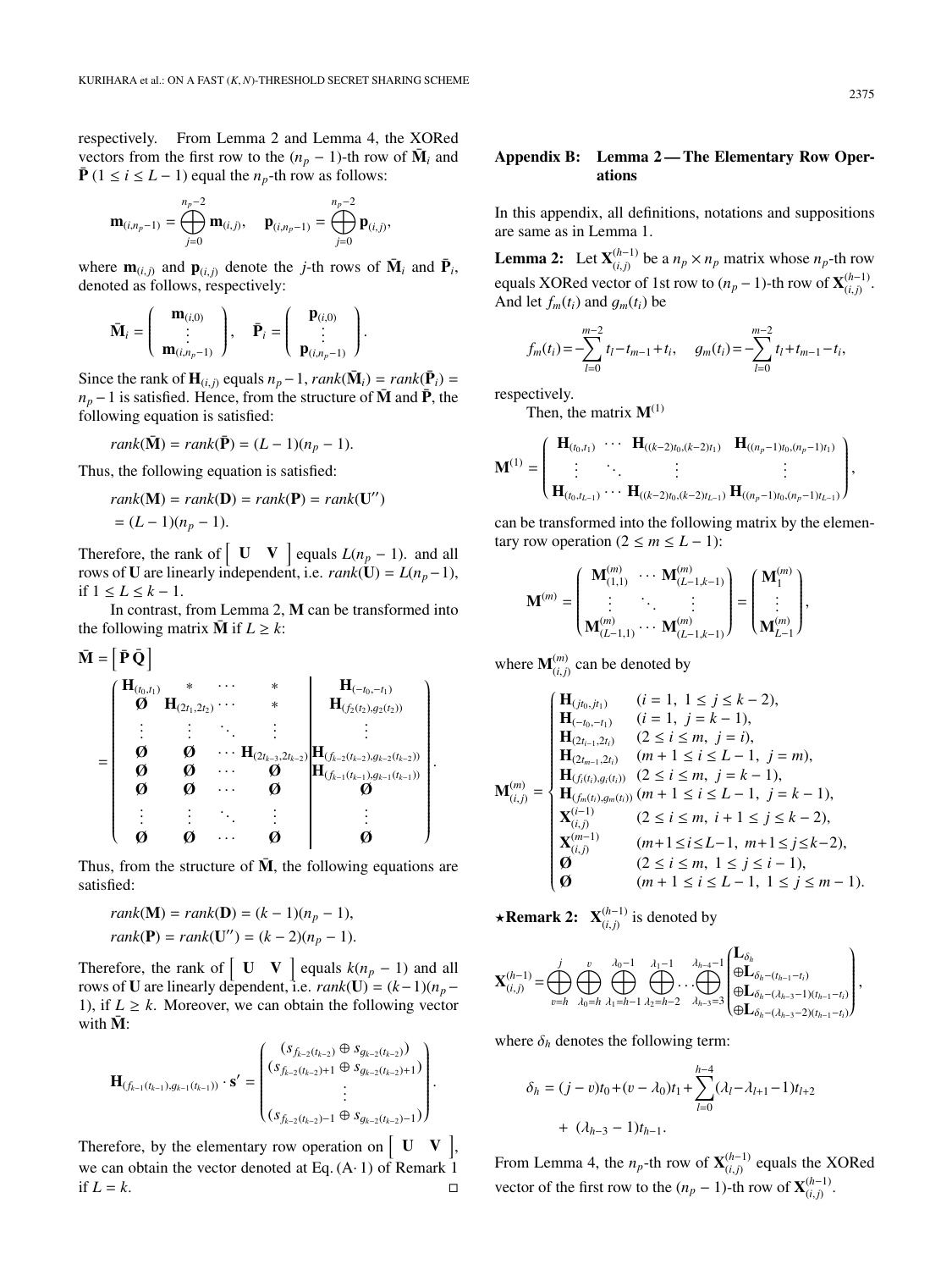$\star$ **Remark 3:** If  $L = k - 1$  and  $m = L - 1$ ,  $M^{(L-1)}$  can be denoted as follows:

$$
\mathbf{M}^{(L-1)} = \mathbf{M}^{(k-2)} \n= \begin{pmatrix}\n\mathbf{H}_{(t_0,t_1)} \mathbf{H}_{(2t_0,2t_1)} \cdots \mathbf{H}_{((k-2)t_0,(k-2)t_1)} & \mathbf{H}_{(-t_0,-t_1)} \\
\boldsymbol{\emptyset} & \mathbf{H}_{(2t_1,2t_2)} \cdots & \mathbf{X}^{(1)}_{(2,k-2)} & \mathbf{H}_{(f_2(t_2),g_2(t_2))} \\
\vdots & \vdots & \ddots & \vdots & \vdots \\
\boldsymbol{\emptyset} & \boldsymbol{\emptyset} & \cdots & \mathbf{H}_{(2t_{k-3},2t_{k-2})} & \mathbf{H}_{(f_{k-2}(t_{k-2}),g_{k-2}(t_{k-2}))}\n\end{pmatrix}.
$$

And also, if  $L = k$  and  $m = L - 1$ ,  $\mathbf{M}^{(L-1)}$  can be denoted as follows:

$$
\mathbf{M}^{(L-1)} = \mathbf{M}^{(k-1)} \n= \begin{pmatrix}\n\mathbf{H}_{(t_0,t_1)} \mathbf{H}_{(2t_0,2t_1)} \cdots \mathbf{H}_{((k-2)t_0,(k-2)t_1)} & \mathbf{H}_{(-t_0,-t_1)} \\
\emptyset & \mathbf{H}_{(2t_1,2t_2)} \cdots & \mathbf{X}_{(2,k-2)}^{(1)} & \mathbf{H}_{(f_2(t_2),g_2(t_2))} \\
\vdots & \vdots & \ddots & \vdots & \vdots \\
\emptyset & \emptyset & \cdots & \mathbf{H}_{(2t_{k-3},2t_{k-2})} & \mathbf{H}_{(f_{k-2}(t_{k-2}),g_{k-2}(t_{k-2}))} \\
\emptyset & \emptyset & \cdots & \emptyset & \mathbf{H}_{(f_{k-1}(t_{k-1}),g_{k-1}(t_{k-1}))}\n\end{pmatrix}
$$

**Proof Sketch of Lemma 2:** The proof of this lemma can be derived by the elementary row operation on  $M^{(1)}$  with mathematical induction.

We can obtain  $M^{(2)}$  by the following elementary row operation on **M**(1):

$$
\mathbf{M}^{(2)} = \begin{pmatrix} \mathbf{F}_2^{(1)} \cdot \mathbf{M}_1^{(1)} & \oplus & \mathbf{G}_2^{(1)} \cdot \mathbf{M}_2^{(1)} \\ \mathbf{F}_2^{(1)} \cdot \mathbf{M}_1^{(1)} & \oplus & \mathbf{G}_{L-1}^{(1)} \cdot \mathbf{M}_{(L-1)}^{(1)} \end{pmatrix}.
$$

where  $\mathbf{F}_i^{(1)}$  and  $\mathbf{G}_i^{(1)}$  (2  $\leq i \leq L-1$ ) are defined as matrices to perform the elementary row operation, and which are defined by

$$
\mathbf{F}_i^{(1)} = \bigoplus_{j=1}^{P_i^{(1)}} \mathbf{L}_{j(t_1-t_0)}, \quad \mathbf{G}_i^{(1)} = \bigoplus_{j=1}^{Q_i^{(1)}} \mathbf{L}_{j(t_i-t_0)},
$$

respectively.  $P_i^{(1)}$  and  $Q_i^{(1)}$  are the minimum conting numbers such that

$$
P_i(t_1 - t_0) + t_1 \equiv t_i \pmod{n_p},
$$
  

$$
Q_i(t_i - t_0) + t_i \equiv t_1 \pmod{n_p},
$$

respectively.

Also, by using mathematical induction for  $m =$ 3, ...,  $\alpha$ ,  $\alpha$  + 1, it is shown that  $M^{(m)}$  can be derived by the following elementary row operation on  $M^{(m-1)}$  for  $m =$  $3, \ldots, L-1$ :

$$
\mathbf{M}^{(m)} = \left(\begin{array}{c} \mathbf{M}^{(m)}_1 \\ \vdots \\ \mathbf{M}^{(m)}_m \\ \hline \mathbf{M}^{(m)}_m \\ \vdots \\ \mathbf{M}^{(m)}_{L-1} \end{array}\right) = \left(\begin{array}{c} \mathbf{M}^{(1)}_1 \\ \vdots \\ \mathbf{M}^{(m-1)}_{m-1} \\ \hline \mathbf{F}^{(m-1)}_m \cdot \mathbf{M}^{(m-1)}_{m-1} \oplus \mathbf{G}^{(m-1)}_m \cdot \mathbf{M}^{(m-1)}_m \\ \vdots \\ \mathbf{F}^{(m-1)}_{L-1} \cdot \mathbf{M}^{(m-1)}_{m-1} \oplus \mathbf{G}^{(m-1)}_{L-1} \cdot \mathbf{M}^{(m-1)}_{L-1} \end{array}\right),
$$

where  $\mathbf{F}_i^{(m-1)}$  and  $\mathbf{G}_i^{(m-1)}$  ( $m \le i \le L - 1$ ) are defined as matrices to perform the elementary row operation, and which are defined by

$$
\mathbf{F}_{i}^{(m-1)} = \bigoplus_{j=1}^{P_{i}^{(m-1)}} \mathbf{L}_{2j(t_{m-1}-t_{m-2})-t_{m-1}}, \ \mathbf{G}_{i}^{(m-1)} = \bigoplus_{j=1}^{Q_{i}^{(m-1)}} \mathbf{L}_{2j(t_{i}-t_{m-2})-t_{i}},
$$

where  $P_i^{(m-1)}$  and  $Q_i^{(m-1)}$  are the minimum counting numbers such that

$$
2P_i^{(m-1)}(t_{m-1} - t_{m-2}) + t_{m-1} \equiv t_i \pmod{n_p},
$$
  

$$
2Q_i^{(m-1)}(t_i - t_{m-2}) + t_i \equiv t_{m-1} \pmod{n_p},
$$

respectively. Therefore, Lemma 2 is proved.

Also, in the case where  $m = k - 1$  if  $L \ge k$ ,  $\mathbf{M}^{(k-1)}$  (if  $L = k$ ) can be denoted by

$$
\mathbf{M}^{(k-1)} = \begin{pmatrix} \mathbf{M}^{(1)}_1 \\ \vdots \\ \mathbf{M}^{(k-2)}_{k-2} \\ \hline \mathbf{H}_{(f_{k-1}(t_{k-1}), g_{k-1}(t_{k-1}))} \\ \vdots \\ \mathbf{H}_{(f_{k-1}(t_{L-1}), g_{k-1}(t_{L-1}))} \end{pmatrix}
$$

where 0 denotes  $(L - k + 1)n_p \times (k - 2)n_p$  null matrix. Then, from Lemma 3,  $M^{(k-1)}$  can be transformed by the elementary row operation as follows:

,



 $\Box$ 

If we present a detailed description of this proof, it is not difficult to understand but it is too long to be described in full in this paper. Moreover, the detailed proof can be easily derived from the definitions of the elementary row operation denoted in the above proof sketch. Thus, we have omitted a detailed proof here.

# **Appendix C: Lemma 3**

**Lemma 3:** Let  $\mathbf{H}_{(i,j)}$  denote the following  $n_p \times n_p$  matrix:

$$
\mathbf{H}_{(i,j)}=\mathbf{L}_i\oplus\mathbf{L}_j,
$$

where *i*,  $j \in GF(n_p)$ ,  $i \neq j$ , and  $\mathbf{L}_i$  denotes the following rotated identity matrix: rotated identity matrix:

$$
\mathbf{L}_i = \left( \begin{array}{cc} \mathbf{O} & \mathbf{I}_{n_p - i} \\ \mathbf{I}_i & \mathbf{O} \end{array} \right).
$$

Then, it is possible to make an arbitrary vector from the XOR combination of rows of  $H(i, j)$ , whose hamming weight is an even number.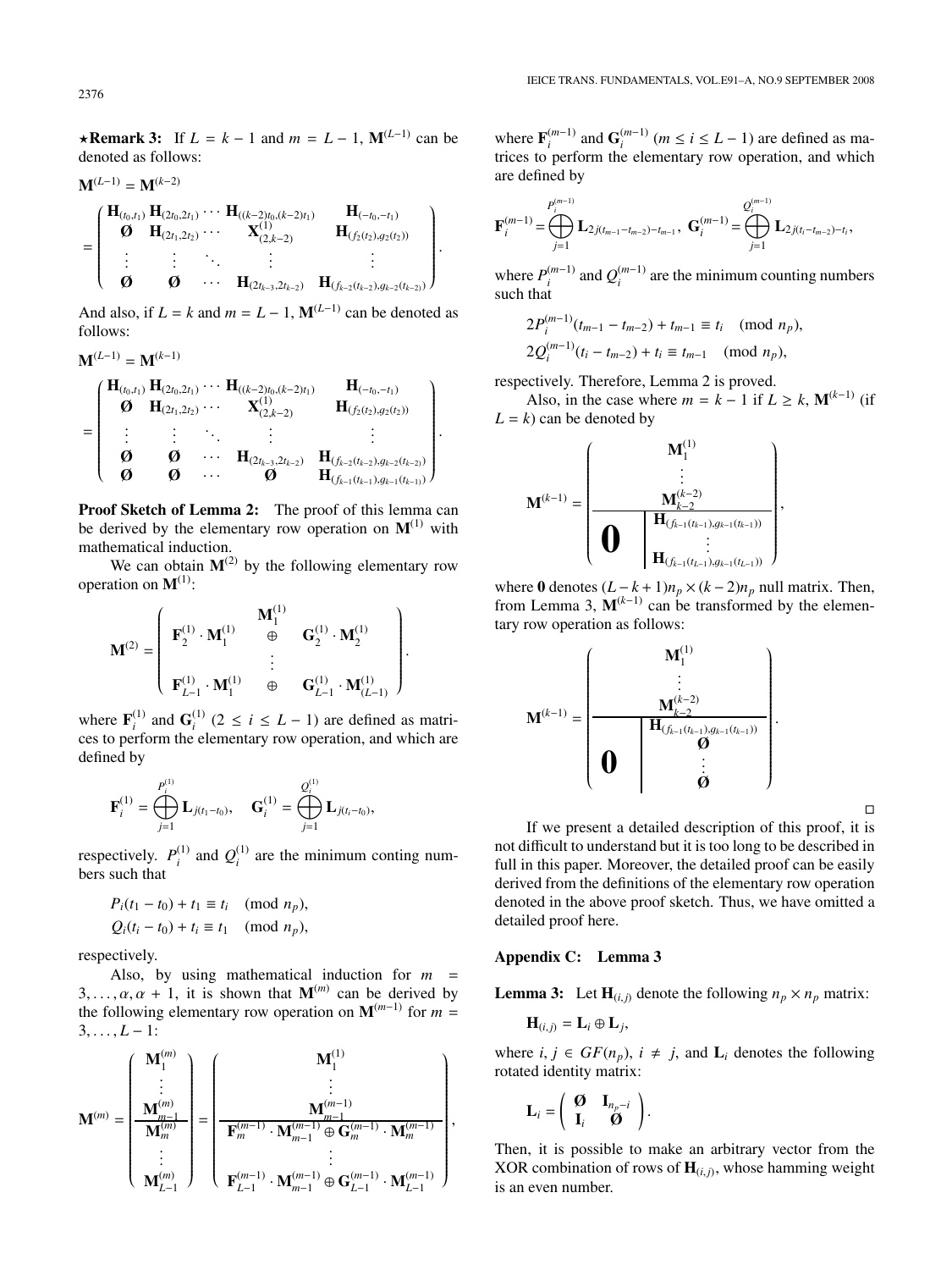**Proof of Lemma 3:** We suppose that  $\mathbf{h}_{(i)}^{(l)}$  denotes the *l*-th row of  $\mathbf{H}_{(i)}$ , which can be denoted as follows: row of  $\mathbf{H}_{(i,j)}$ , which can be denoted as follows:

$$
\mathbf{h}_{(i,j)}^{(l)} = \mathbf{i}_{i+l} \oplus \mathbf{i}_{j+l},
$$

where  $l \in GF(n_p)$ . Let **v** denote the arbitrary vector whose hamming weight is two. Then, **v** can be denoted as follows:

$$
\mathbf{v}=\mathbf{i}_{\alpha}\oplus\mathbf{i}_{\beta},
$$

where  $\alpha, \beta \in GF(n_p)$  and  $\alpha \neq \beta$ . Then, we define *p'* by the following equation on  $GF(n)$ . following equation on  $GF(n_p)$ :

$$
p' = (\beta - \alpha)/(j - i) - 1 \pmod{n_p}.
$$

Since the indexes are elements of  $GF(n_p)$ , the following equation is satisfied:

$$
\bigoplus_{p=0}^{p'} \mathbf{h}_{(i,j)}^{(\alpha-i+p(j-i))} = \bigoplus_{p=0}^{p'} \left( \mathbf{i}_{\alpha+p(j-i)} \oplus \mathbf{i}_{\alpha+(p+1)(j-i)} \right)
$$

$$
= \mathbf{i}_{\alpha} \oplus \mathbf{i}_{\alpha+(p'+1)(j-i)} = \mathbf{i}_{\alpha} \oplus \mathbf{i}_{\beta} = \mathbf{v}.
$$

Thus, it is possible that the arbitrary vector whose hamming weight is two can be generated by the XOR combination of rows of  $\mathbf{H}_{(i,j)}$ .

On the other hand, we suppose that **u** denotes the vector whose hamming weight is an even number greater than two and ||**u**|| denotes the hamming weight of **u**. Then, ||**u**|| can be denoted by  $\|\mathbf{u}\| = 2c$ , where *c* is a counting number more than two. Thus, **u** can be denoted by the linear combination of vectors whose hamming weight is two. Therefore, an arbitrary vector whose hamming weight is an even number can be generated from the XOR combination of rows of  $\mathbf{H}_{(i,j)}$ .

## **Appendix D: Lemma 4**

**Lemma 4:** Suppose  $n_p$  is a prime number. Let X be a set of  $n_p$ -dimensional binary vectors defined by

$$
\mathcal{X} = \left\{ \mathbf{i}_{i+m} \oplus \mathbf{i}_{j+m} \mid 0 \leq m \leq n_p - 2 \right\},\
$$

where *i*,  $j \in GF(n_p)$ ,  $i \neq j$  and  $\mathbf{i}_l$  denotes an  $n_p$ -dimensional vector such that vector such that

$$
\mathbf{i}_0 = (1 \ 0 \ 0 \ \dots \ 0 \ 0),
$$
  
\n
$$
\mathbf{i}_1 = (0 \ 1 \ 0 \ \dots \ 0 \ 0),
$$
  
\n
$$
\vdots
$$
  
\n
$$
\mathbf{i}_{n_p-1} = (0 \ 0 \ 0 \ \dots \ 0 \ 1).
$$

Then, all vectors in  $X$  are linearly independent.

**Proof of Lemma 4:** Let  $X'$  be the set defined by

$$
\mathcal{X}' = \{ \mathbf{i}_{i+l} \oplus \mathbf{i}_{j+l} \mid 0 \le l \le n_p - 1 \}.
$$

We define  $\alpha$  by  $\alpha = j - i \pmod{n_p}$ . Since  $n_p$  is a prime number, from Lemma 5,  $X'$  can be also denoted as follows:

$$
\mathcal{X}' = \{ \mathbf{i}_{i+l\alpha} \oplus \mathbf{i}_{i+(l+1)\alpha} \mid 0 \le l \le n_p - 1 \}.
$$

We suppose that  $\mathbf{i}_{i+q\alpha} \oplus \mathbf{i}_{i+(q+1)\alpha}$  ( $q \in GF(n_p)$ ) is an arbitrary element of  $\mathcal{X}'$ . Then, since indexes are elements of  $GF(n_p)$ , we can make the XORed vector identical to  $\mathbf{i}_{i+q\alpha} \oplus \mathbf{i}_{i+(q+1)\alpha}$  if and only if we can use all the elements of  $\mathcal{X}'\setminus\{\mathbf{i}_{i+q\alpha} \oplus \mathbf{i}_{i+(q+1)\alpha}\}\$ . That is, we can make  $\mathbf{i}_{i+q\alpha} \oplus \mathbf{i}_{i+(q+1)\alpha}\$ only by the following operation:

$$
\mathbf{i}_{i+q\alpha} \oplus \mathbf{i}_{i+(q+1)\alpha} = \bigoplus_{l=0}^{n_p-1} \{ \mathbf{i}_{i+l\alpha} \oplus \mathbf{i}_{i+(l+1)\alpha} \}
$$

$$
= (\mathbf{i}_{i+q\alpha} \oplus \mathbf{i}_{i+(q+1)\alpha}) \oplus \bigoplus_{l=0}^{n_p-1} \{ \mathbf{i}_{i+l\alpha} \oplus \mathbf{i}_{i+(l+1)\alpha} \}.
$$

Therefore, since  $X$  can be denoted by

$$
X = X' \setminus \{ \mathbf{i}_{i-1} \oplus \mathbf{i}_{j-1} \},
$$

it is impossible to make the XORed vector identical to  $\mathbf{i}_{i+m}$  $\oplus$  $\mathbf{i}_{i+m}$  from the elements of  $\mathcal{X}\backslash{\mathbf{i}_{i+m}} \oplus \mathbf{i}_{i+m}$ . Thus, all vectors in  $X$  are linearly independent.  $\Box$ 

## **Appendix E: Lemma 5**

This lemma indicates just a fact about arithmetic operations on  $GF(n_p)$ . Thus, we omit the poof of this lemma.

**Lemma 5:** Suppose *x* and *y* are arbitrary elements such that  $x \in GF(n_p) \setminus \{0\}, y \in GF(n_p)$ . Then, the following equation is satisfied:

$$
\{0, 1, 2, ..., n_p - 1\}
$$
  
= {y, y + x, y + 2x, ..., y + (n<sub>p</sub> - 1)x} (mod n<sub>p</sub>)  
= GF(n<sub>p</sub>).

## **Appendix F: Lemma 6**

Same lemma and its proof are provided in [5]. Thus, we omit the poof of this lemma.

**Lemma 6:** Suppose that  $x_0, \ldots, x_{L-1}$  ( $L \in \mathbb{N}, L \ge 2$ ) are random numbers which are chosen from the finite set  $\{0, 1\}^h$  (*h* > 0) independently from each other with uni-<br>form probability  $1/2^h$ . Let X be the set defined by X – form probability  $1/2^h$ . Let X be the set defined by X =  ${x_0, \ldots, x_{L-1}}.$ 

Then, *<sup>x</sup>*0,..., *xL*<sup>−</sup><sup>1</sup> and all the XORed combinations of the elements in  $X$  are random numbers which are pairwise independent and uniformly distributed over  $\{0, 1\}^h$ .